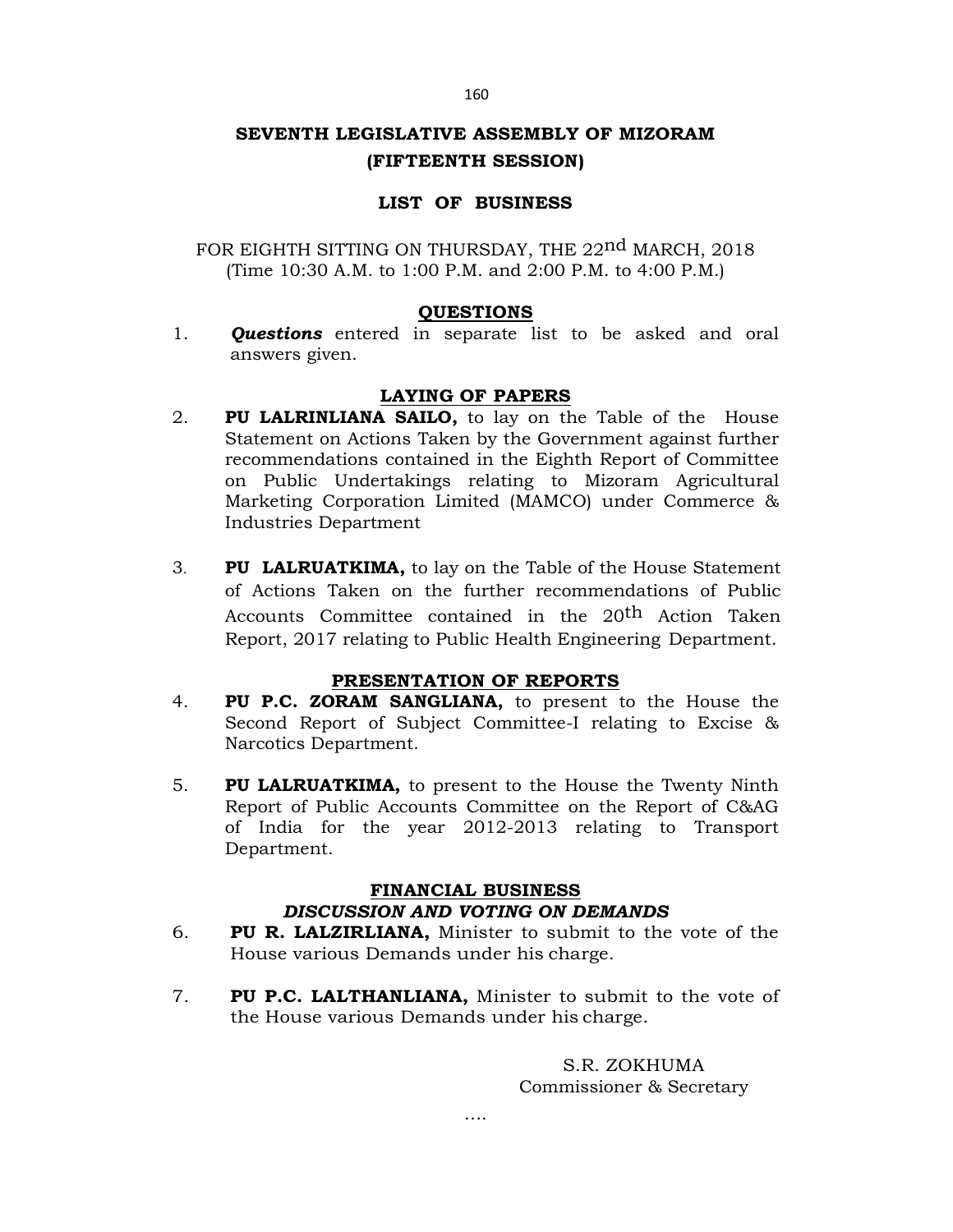**SPEAKER** : Let us not become weary in doing good, for at the proper time we will reap a harvest if we do not give up. Therefore, as we have opportunity, let us do good to all people, especially to those who belong to the family of believers.

Galatians 6:9-10

Let us invite Pu Lalruatkima to ask Starred Question No.89.

**PU LALRUATKIMA :** Pu Speaker, thank you. Will the Hon. Minister for Environment, Forest & Climate Change Department be pleased to state: -

- a) The number of people who surrendered their arms to protect wildlife;
- b) How is such arms and their licenses are kept?
- c) Is there any cash reward for those people who surrendered their arms? If so, what is the amount?

**SPEAKER :** The Hon. Chief Minister to answer the questions.

**PU LAL THANHAWLA, CHIEF MINISTER:** Pu Speaker, thank you. My answer  $is: -$ 

- a) 248 Nos. have surrendered their guns.
- b) These guns and arms licenses are kept at their respective divisions. Since
- c) Since such guns were surrendered voluntarily, no cash is rewarded.

**SPEAKER :** Supplementary question from Pu Ruatkima.

**PU LALRUATKIMA :** Pu Speaker, several guns that have been surrendered with their license have disappeared from the custody of the government including Pu James Dokunga's gun. How is this possible? What is the opinion of the government regarding this disappearance?

**SPEAKER :** Dr. K Beichhua

**Dr. K. BEICHHUA :** Pu Speaker, there is a bull that is causing disruption at Lungzartum, near Siaha. May the government take measure in this regard?

**SPEAKER :** Pu H. Zothangliana

**PU H. ZOTHANGLIANA :** Pu Speaker, thank you. I believe the Hon. Chief Minister has given advice and suggested that the bull be relocated. Has the government follow up the advice?

**SPEAKER :** Pu T. Sangkunga

**PU T. SANGKUNGA :** Pu Speaker, thank you. Bulls are difficult to tame and are difficult to look after. On the other hand, they are a rare breed and need to be protected. I believe this issue should be taken up by Forest Department. Is there any way to transport this bull so that it is safe?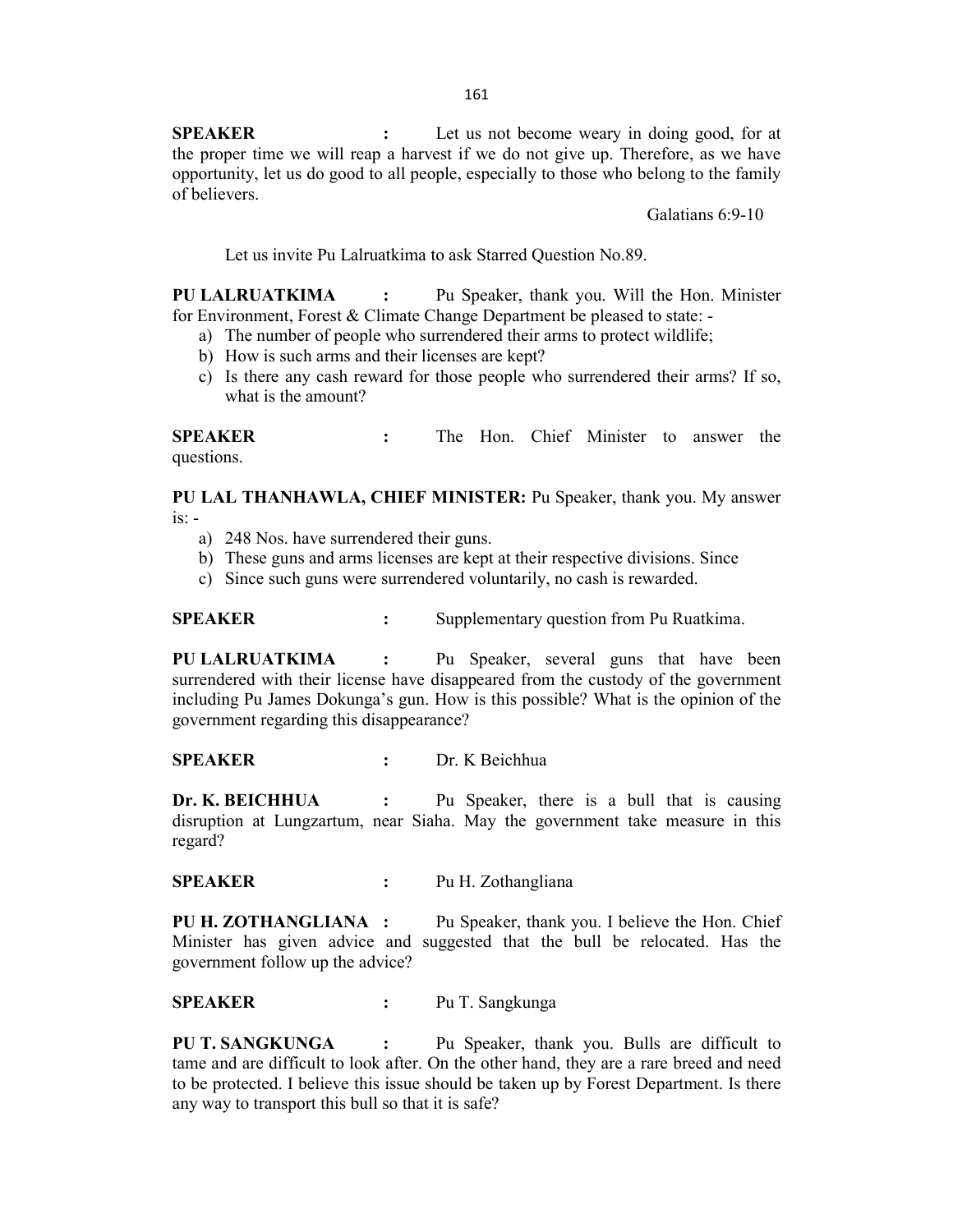**PU LAL THANHAWLA, CHIEF MINISTER:** Pu Speaker, I believe it was in 1992-1993 when Pu James Dokunga surrendered his gun for protection of wildlife and was stored at DCSO (Wildlife Division). However, the gun disappeared and the department has no clue about its disappearance and Aizawl DC Office has no record of the registration and license.

**PU LALRUATKIMA :** Pu Speaker, can the Hon. Chief Minister give assurance that those surrendered guns are still at their respective divisions? It is inappropriate that it is kept in a condition to be lost though while in the custody of the government.

**SPEAKER :** Let him finish.

**PU LAL THANHAWLA, CHIEF MINISTER:** Pu Speaker, I cannot give assurance as I did not count each of the guns.

**PU LALRUATKIMA :** Pu Speaker, the Hon. Minister himself said that there were 248 Nos.; if that is not true, then it disturbs the dignity of this House. (**SPEAKER**: Let him finish first; then you can ask supplementary questions later.)

**PU LAL THANHAWLA, CHIEF MINISTER:** I thank respected Member for his curiosity and diligence and he may personally check such guns and give his feedback. (**LALRUATKIMA**: Pu Speaker, we have already checked at DCF Wildlife and the numbers he had given is not correct.) It can still be lost even under the custody of the government, Pu Speaker. (**LALRUATKIMA**: The government is aware of the situation and so is important to come up with a solution.)

I feel for the victim of disrupted bull at Lungzartum and the government is planning to compensate such families. Killing a bull is illegal under the Indian Laws and so will be tranquilized and relocated.

**PU LALRUATKIMA :** Pu Speaker, may the Hon. Minister answer my question and explain if there is any way to prevent loss of such guns in the future, and, if any gun remains under the custody of the Government?

**PU LAL THANHAWLA, CHIEF MINISTER:** Pu Speaker, i have already said my piece and will not be repeated. In all honesty, most of the guns surrendered are of UT and were without license. In fact, action can be taken against the owners for possessing unregistered arms and they can be prosecuted. Such guns are not worth keeping and it is hardly a great loss if some disappeared. In fact, I take it as illegal possession but have not discussed this with the authority as yet.

**Dr. K. BEICHHUA :** Pu Speaker, did the government confiscate those guns of UT era? If not, why, if it is illegal possession?

**PU LALRUATKIMA :** Pu Speaker, I opine the answer which stated that missing of such guns not a great loss is not satisfactory.

**SPEAKER :** You may show respect to the Chief Minister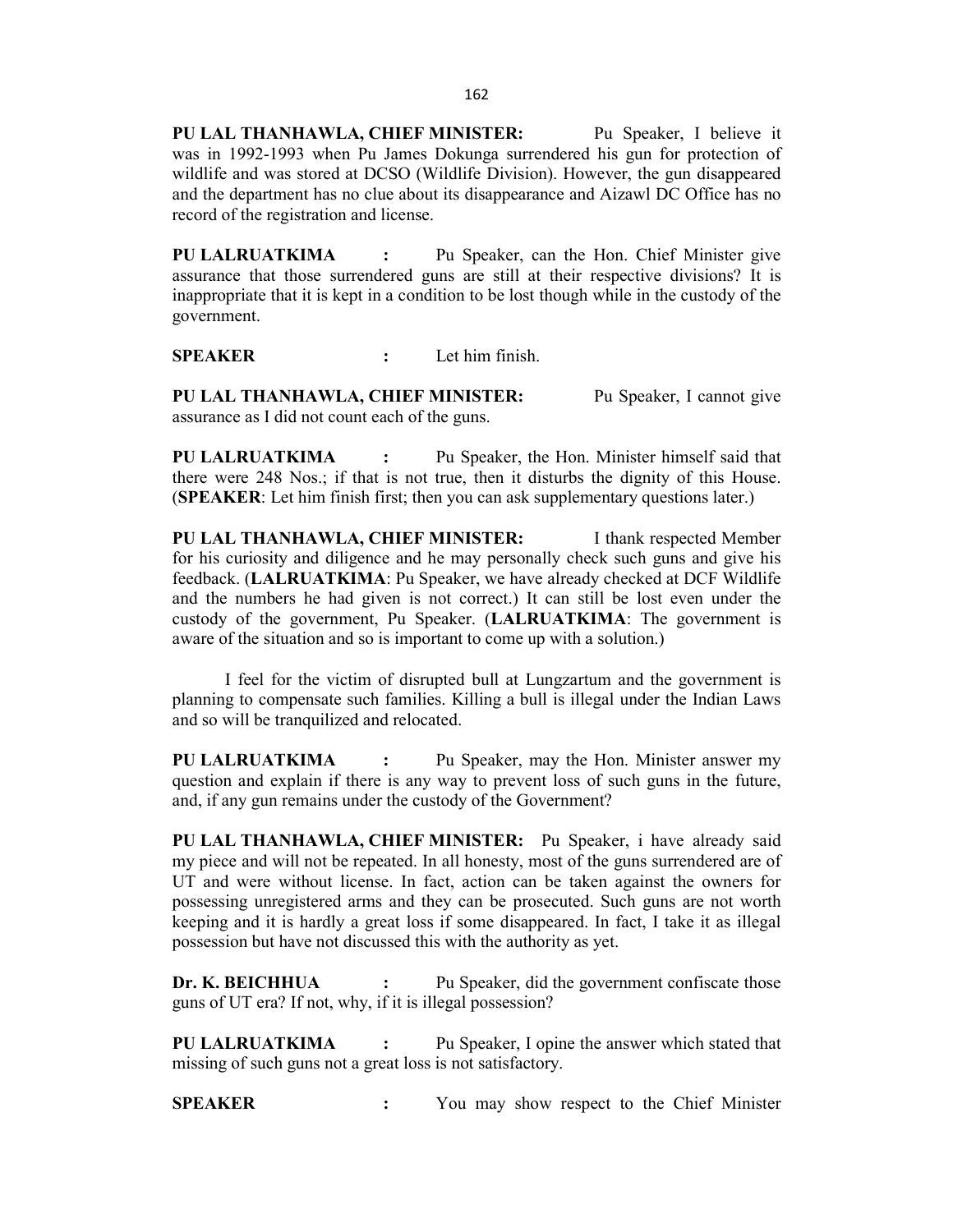while he is standing since he is the House Leader.

**PU LAL THANHAWLA, CHIEF MINISTER:** I have already answered; any guns of UT era can be prosecuted.

**PU LALRUATKIMA :** Pu Speaker, my question is, from which station the aforesaid guns disappeared.

**SPEAKER :** Let us be satisfied with the answers since the member who poses the questions seems to be more knowledgeable than the Minister in charge.

**PU ZODINTLUANGA :** I have been serving at this House for more than 15 years; you are the Speaker and only those you called out should be able to have their say. Thank you.

**SPEAKER :** We will move on to Question No. 90 and I invite Pu R.L. Pianmawia to ask the question.

**PU R.L. PIANMAWIA :** Pu Speaker, will the Hon. Minister for Environment, Forests & Climate Change Department be pleased to state if the contract basis Forest Guards being terminated be employed again?

**SPEAKER :** Let us call the Hon. Chief Minister to answer it.

**PU LAL THANHAWLA, CHIEF MINISTER:** Pu Speaker, recruitment of Forest Guard is based on the Recruitment Rules set by the government; and, if the said meets the criteria, then they may be re-employed.

**SPEAKER :** Any supplementary question? If not, we will move on to Question No. 91 and I invite Pu T.T. Zothansanga to ask the question.

**PU T.T. ZOTHANSANGA :** Pu Speaker, thank you. Will the Hon. Minister in charge Taxation Department be pleased to state: -

- a) The amount of entertainment tax received between 2016-2017 and 2017-2018;
- b) What kind of entertainment comes under Mizoram Entertainment Tax?
- c) How much does the department received this year from the tax collected?
- d) How many have applied for tax exemption during this period?
- e) How many were given?

**SPEAKER :** Let us call upon the Hon. Taxation Minster, Pu Lalsawta to answer.

**PU LALSAWTA, MINISTER:** Pu Speaker, thank you.

- a) Entertainment tax received during the 2016-2017 and 2017-2018 is ₹38,76,882 and ₹82,53,531 respectively.
- b) The following comes under Mizoram Entertainment Act, 2013 (Act No.4 of  $2013$ : -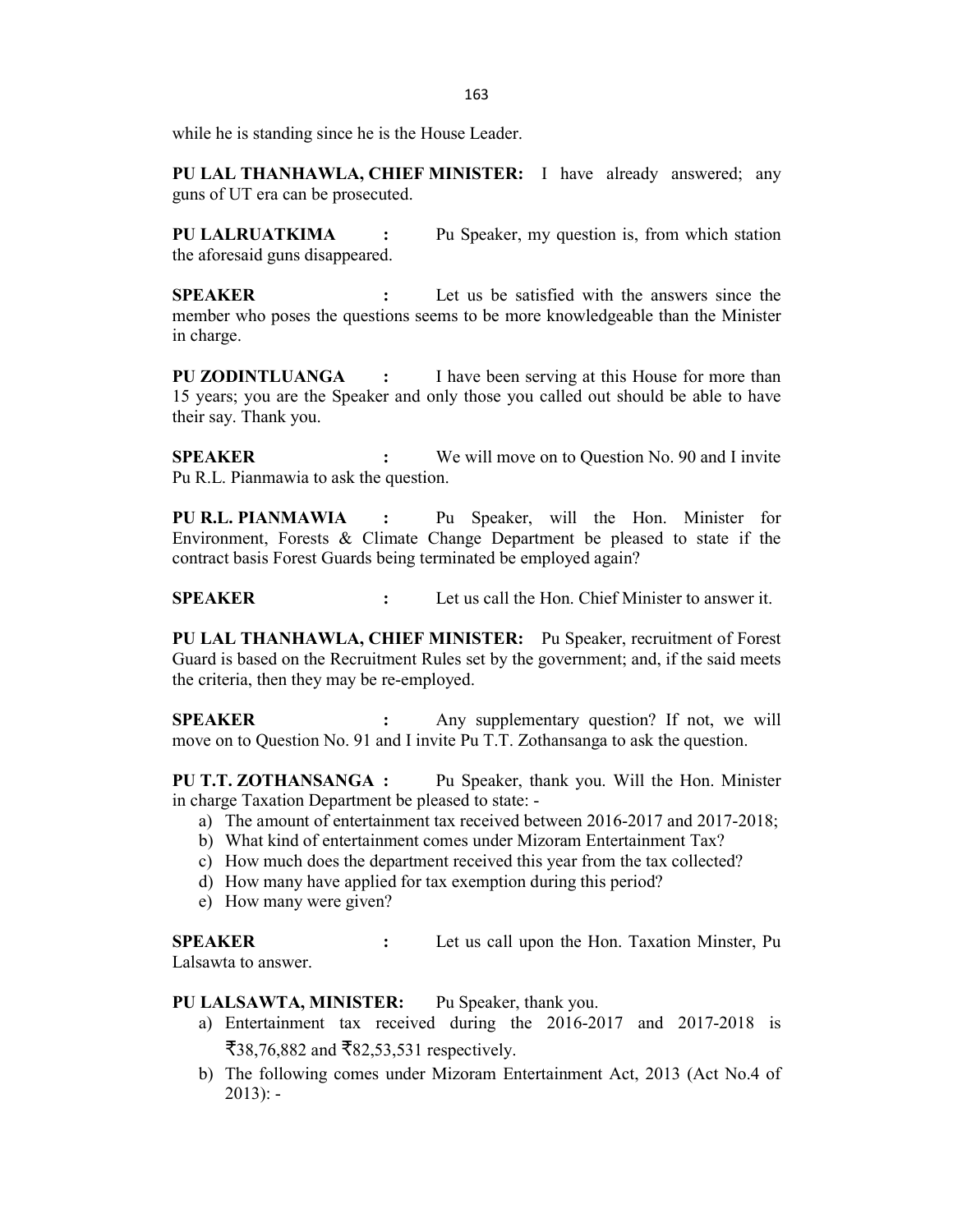Any exhibition, performance, amusement, game, sport, cinematograph show or video show to which persons are ordinarily admitted on payment or music, cultural and dramatic performances, or moving pictures or series of pictures which are viewed and heard on the television receiving set, with the aid of any type of antennae with a cable network attached to it or cable network or Direct to Home (DTH) service for which persons are required to make payment by way of contribution or subscription or installation and connection charges or any other charges collected in any manner whatsoever.

- c) Up to January, 2018, Taxation Department received  $\overline{5}31,64,759$  from Entertainment Tax.
- d) Tax exemption is applied by 5 persons in 2016-2017 and 3 persons in 2017- 2018.
- e) All applicants were given.

**SPEAKER :** Supplementary question from Pu Pu T.T. Zothansanga.

**PU T.T. ZOTHANSANGA :** Pu Speaker, what are the criteria for collection of tax from those coming from outside Mizoram for festivals?

**SPEAKER :** Dr. K. Beichhua

**Dr. K. BEICHHUA** : Pu Speaker, it is stated that any one from outside who have applied for tax exemptions are exempted. On what basis they are exempted?

**SPEAKER** : Hon. Minister to answer.

**PU LALSAWTA, MINISTER:** Pu Speaker, the same criteria used for the local applicants.

To answer the question of Dr. K. Beichhua, tax is generally exempted to any material or company brought to Mizoram for the benefit the people of Mizoram.

**SPEAKER :** Let us invite Dr. K. Beichhua to ask Question No.92.

**Dr. K. BEICHHUA :** Pu Speaker, thank you. Will the Hon. Minister for Excise & Narcotics Department be pleased to state the number of people who died from drug overdose during 2013?

**SPEAKER :** Let us invite the Hon. Home Minister Pu R. Lalzirliana to answer the question.

**PU R. LALZIRLIANA, HOME MINISTER:** Pu Speaker, the total number of people who died from drug overdose from 2013 up to  $5<sup>th</sup>$  March, 2018 as per Excise & Narcotics data is 232.

**SPEAKER :** Supplementary question from Dr. K. Beichhua.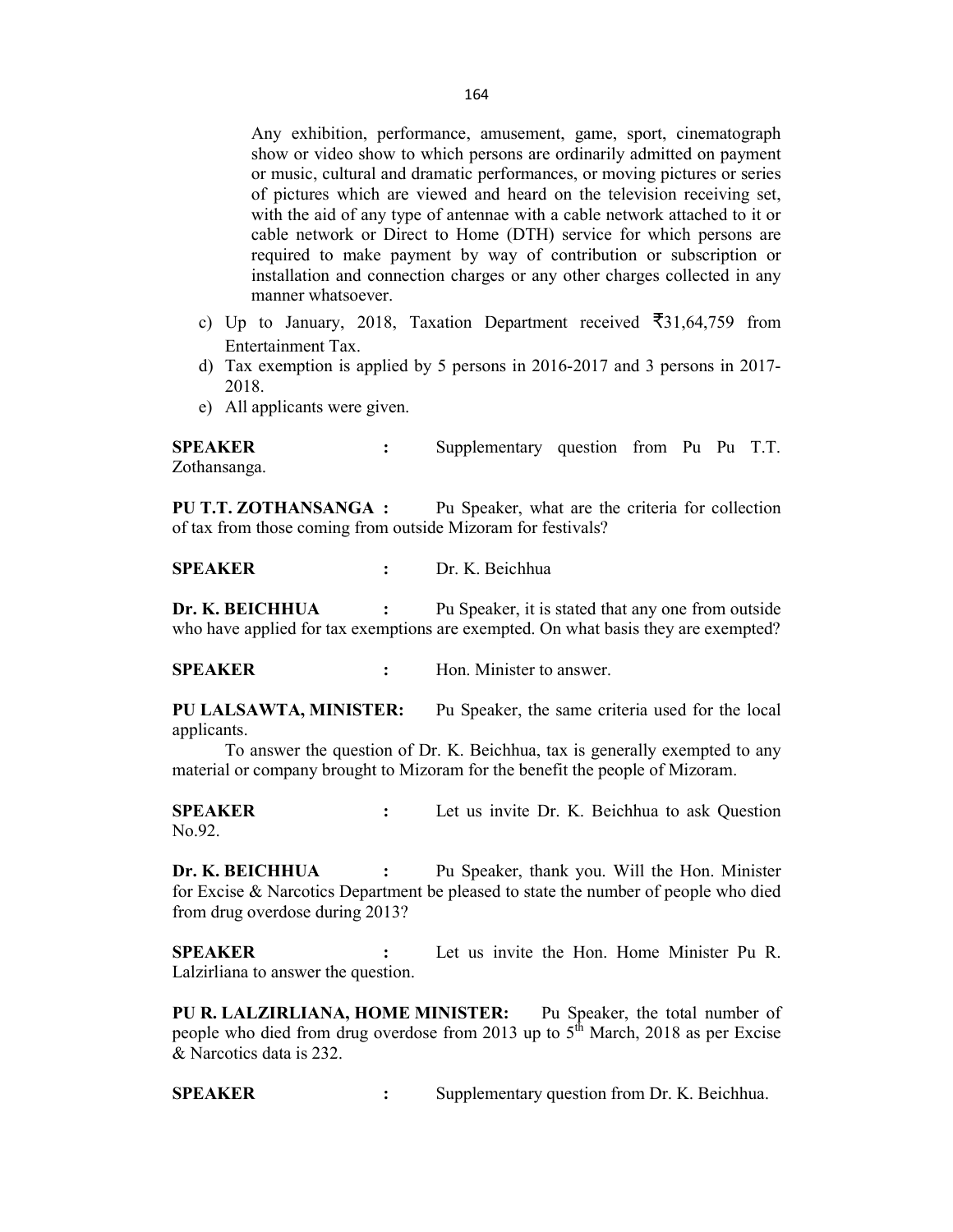**Dr. K. BEICHHUA :** Pu Speaker, this is important because abuse substances are spreading alarmingly in our state and the new generations have a very dark future. My Supplementary Questions are-

i) From where such smuggled drugs were seized?

ii) Does the Department have a proposal to comply with NGOs in restraining abused substances?

iii) Does the Govt. provide incentives to these NGOs?

**SPEAKER :** Minister to answer the questions.

**PU R. LALZIRLIANA, MINISTER:** Pu Speaker, most of these abused substances came from Myanmar and the western parts. There are times when CYMA and Excise Department worked together in fighting against drugs as a lot of cooperation is maintained. Incentives are not provided but we provide lunch money.

**SPEAKER :** Er. Lalrinawma to ask Starred Question No. 93.

**Er. LALRINAWMA :** Thank you Pu Speaker. Starred Question No. 93. Will the Higher & Education Department Minister be pleased to state when Polytechnic College building will be constructed at Chhiahtlang. What is the estimated amount?

**SPEAKER :** The Hon. Minister Pu R. Romawia to answer the question.

**PU R. ROMAWIA, MINISTER:** Pu Speaker, my answer is:-

The time for constructing Polytechnic College building at Chhiahtlang is not fixed as yet. ₹800 lakhs is estimated for Civil works and ₹430 lakhs for Laboratory equipments, machineries, furniture, books etc.

**SPEAKER** : Supplementary question from Er. Lalrinawma.

**Er. LALRINAWMA :** Pu Speaker, is there a reason why the time for construction is not fixed as yet? If the tender has already been tendered? The Governor Speech mentioned that several buildings are now completed and how they are functioning. When will this College be opened?

**PU T.T. ZOTHANSANGA :** Thank you, Pu Speaker. There is a good Polytechnic building at Champhai and it would be appreciative to know how it will be processed.

**SPEAKER :** Pu Hmingdailova Khiangte.

**PU HMINGDAILOVA KHIANGTE:** Thank you, Pu Speaker. Construction of 4 Polytechnic buildings at Thingdawl is completed but the wiring materials were stolen due to late commission. However, a chowkidar is appointed and the areas are now secured. So, like a fellow member has questioned, it would be appreciated to know how these buildings will be processed.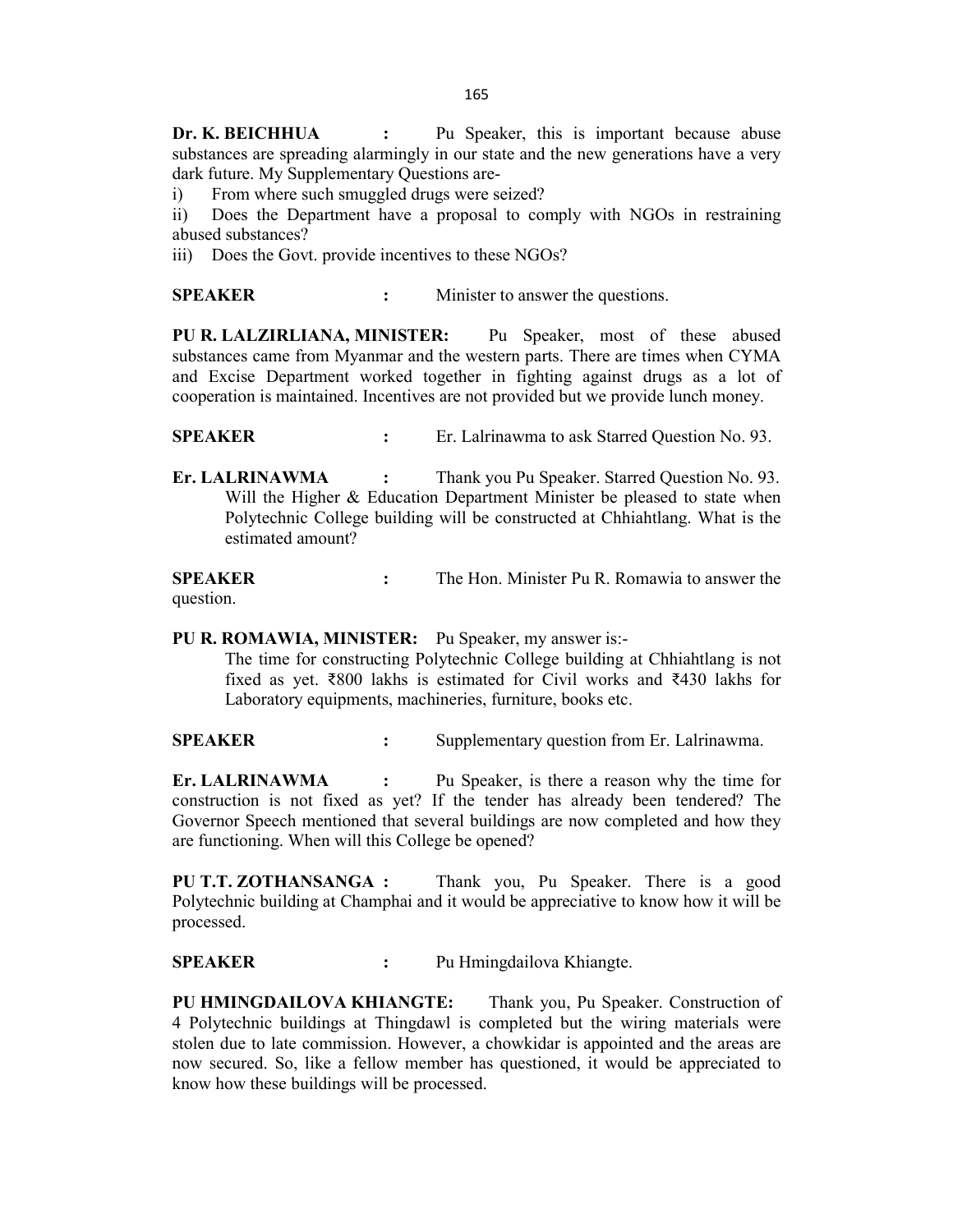| <b>SPEAKER</b> | The Hon. Minister to answer the question. |
|----------------|-------------------------------------------|
|                |                                           |

**PU R. ROMAWIA, MINISTER:** Pu Speaker, in case of Serchhip Polytechnic, the amount was given as a whole but  $\overline{3}12.3$  crore is for constructions at 8 districts. It is completed at Champhai, Kolasib, Mamit etc. whereas for Saiha and Lawngtlai, they are under-construction. There were some complications with the location for Serchhip but finalized Mutelentlang of Chhiahtlang. The approach road with black topping is completed with  $\text{\textdegree}596,6,9500$ . There were some complications with tender rate which is said to be higher than expected which further caused the project discontinued. I am not sure when the work will be retendered as it is handed over to PWD. Though we want to continue, some problems persisted and I believe no tender is released as yet. Champhai and Kolasib Polytechnic building are now completed and 113 employees were selected for a starter. However, the recurring expenditure is really high and the Cabinet deferred it because we do not know if GST will benefit us or not.

**SPEAKER :** Hon. MLA, Pu Vanlalzawma to ask Starred Question No. 94.

**PU VANLALZAWMA :** Thank you, Pu Speaker. Starred Question No. 94. Will the PHE Minister be pleased to state: -

- a) If there is a proposal to build a large tanky at Shivaji Tillah, Khatla.
- b) If so, when?

**SPEAKER :** PHE Minister, Pu Zodintluanga to answer the question.

**PU ZODINTLUANGA, MINISTER:** Pu Speaker, my answer is -

- a) There is a proposal to build a tanky of 10.6 lakh liters at Shivaji Tillah tlang, Khatla under AMRUT Scheme, 2017-2019.
- b) We are waiting for the sanction and will be started as soon as it is availed.

**SPEAKER :** There is no supplementary question and we will move to Starred Question No. 95 from Pu T.T. Zothansanga.

**PU T.T. ZOTHANSANGA :** Thank you Pu Speaker. Starred Question No. 95. Will the Food & Civil Supply Minister be pleased to state: -

- a) If the Govt. aware of shortage of Champhai cooking gas supply.
- b) The amount of MIZOFED consumers at Champhai.
- c) The amount of MIZOFED gas cylinder delivered at Champhai during 2017- 2018.

**SPEAKER :** The Hon. Minister, Pu John Rotluangliana to answer the question.

#### **PU JOHN ROTLUANGLIANA, MINISTER:** Pu Speaker, my answer is -

- a) Yes, the Govt. knows and takes necessary measure to resolve the problem.
- b) There are 14205 Nos. consumers under MIZOFED, Champhai.
- c) 26112 gas cyliders reached Champhai during 2017-2018.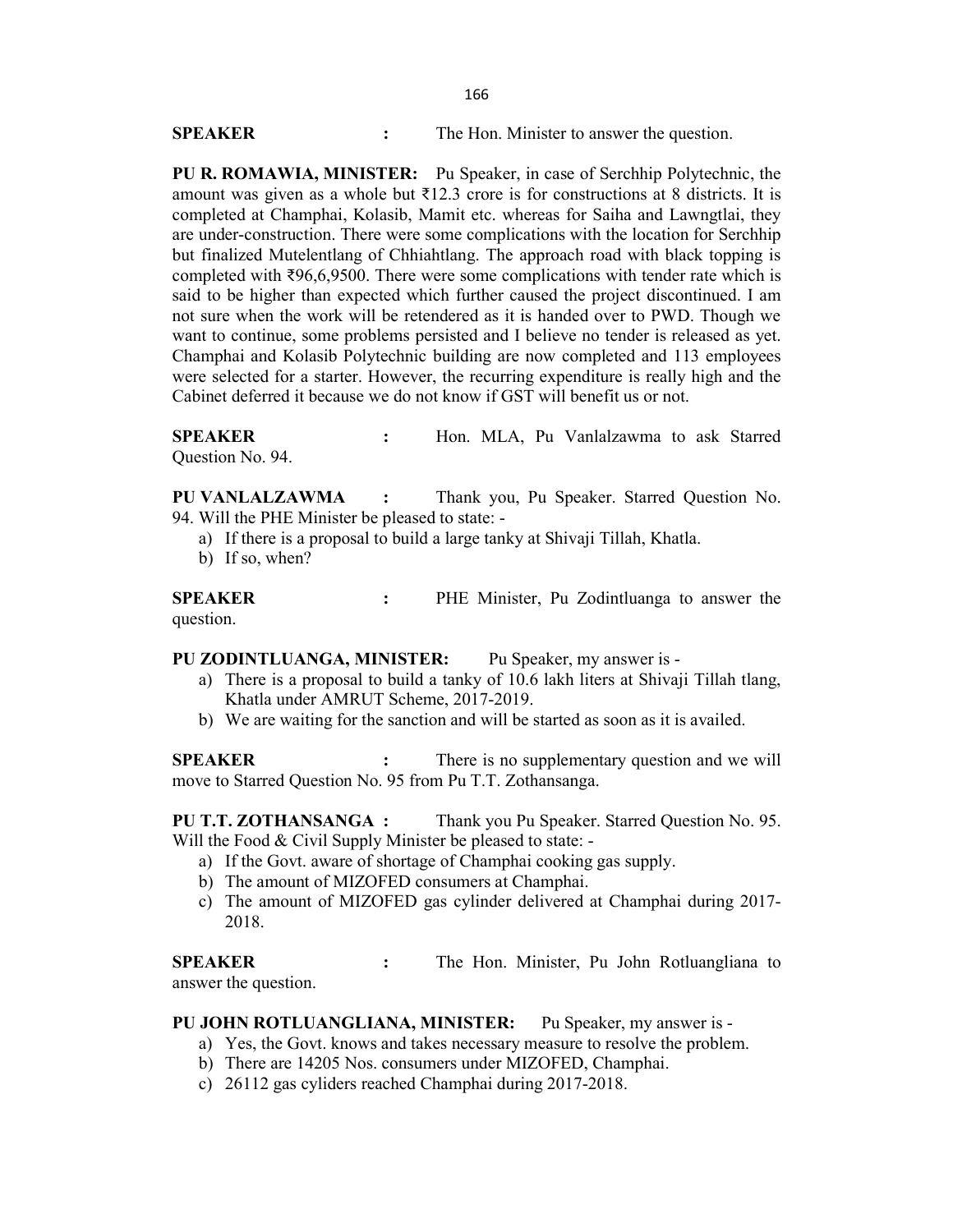Pu Speaker, the Govt. is aware of the pervading gas shortages all over Mizoram due to the fact that IOC has a very low rate and the carrying contractors, transporters are unconcerned with their works especially those carrying contractors from Mualkhang Bottling Plant. They are employed by IOC and the Govt. cannot just dismiss them. However, we urge the Central and we have been assured not to extend the contract that ends this September and a new tender will be floated this April. Since the tender rate is low, the Finance Department approved ₹8 lakhs for support price.

Mualkhang Bottling Plant is very small with a capacity of only 100 metric ton and the Department thus gave IOC a land at Sairang for a bigger Bottling Plant with a capacity of 500 metric ton and IOC is currently working on it. It is difficult to take measures on gas since we do not have full power and the state Govt. cannot provide enough agencies. Thank you.

**SPEAKER :** Supplementary question from Pu T.T. Zothansanga.

**PU T.T. ZOTHANSANGA :** Thank you, Pu Speaker. We received 26,122 gas cylinders during 2017-2018 with 14,205 consumers, which means one family hardly receives 2 gas cylinders; 1 gas cylinder is bought at the rate of  $\overline{\xi}1,800/4$  and our problem is quite heavy. Though it is beyond our control, I would like to ask if Champhai can be given another gas agency since 8,000-10,000 cylinders is provides in other places where as there are around 14,000 consumers at Champhai. It will be much a relief if at least 2 agencies; I would appreciate if it is a private agency since the staff work much harder.

## **SPEAKER :** Dr. K. Beichhua.

**Dr. K. BEICHHUA** : Pu Speaker, a friend of mine called to say that Champhai received gas supply on 15.05.2017 and then later on 14.2.2018. I believe Pu T.T. Zothansanga was on Supply Deptt. for quite a while and I was wondering if he had also neglected Champhai. In the meantime, Saiha is also facing problem on gas supply and I ask how this problem will be resolved?

**SPEAKER :** Minister to answer the questions.

**PU JOHN ROTLUANGLIANA, MINISTER:** Pu Speaker, in response to Pu T.T. Zothansanga, we are taking measures to provide another gas agency across Mizoram as well as petrol pump. However, it is beyond our power and our requests are through IOC and the area manager submitted our requests to the Central and then tenders are released from the Central. We do not have the right to choose a private agency or else but we are doing our best.

In response to Dr. K. Beichhua, Saiha is also included when I said gas shortages all over Mizoram.

**SPEAKER :** I request Pu Nihar Kanti Chakma to ask Starred Question No. 96.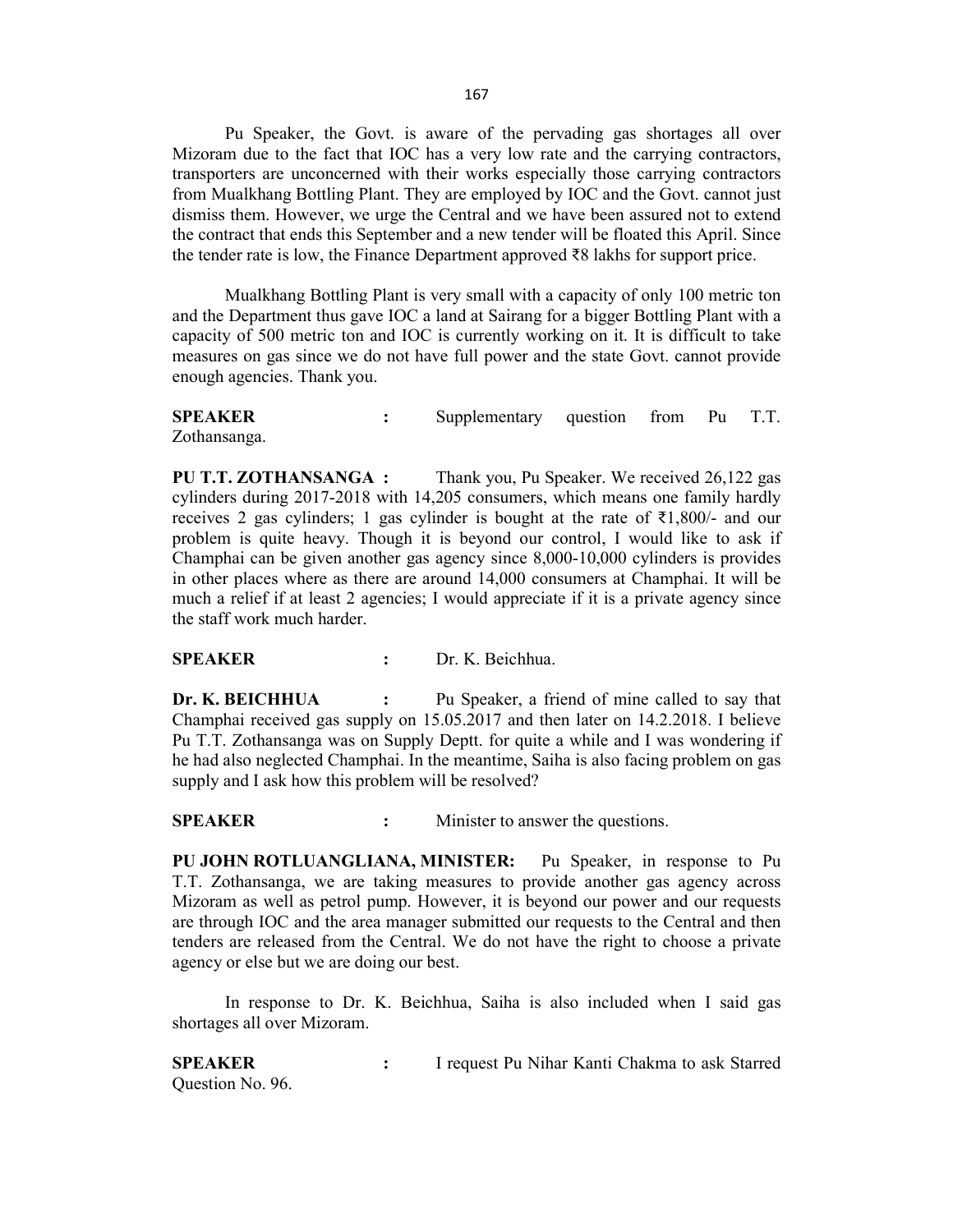**PU NIHAR KANTI CHAKMA:** Pu Speaker, Starred Question No. 96. Will the Hon. Minister for Food, Civil Supplies & Consumer Affairs be pleased to state  $-$ When petrol pump will be located at Tlabung and Chawngte (Kamalanagar).

**SPEAKER :** Minister to answer the question.

**PU JOHN ROTLUANGLIANA, MINISTER:** Pu Speaker, my answer to Pu Nihar Kanti Chakma is: -

Allotment of Petrol pump is the purview of Oil Company and Food, Civil Supplies & Consumer Affairs Department so does not have any knowledge of proposal of allotment of petrol pump at Tlabung and Chawngte (Kamalanagar).

**SPEAKER :** Supplementary Question from the owner and then be followed by Pu B.D. Chakma.

**PU NIHAR KANTI CHAKMA:** Pu Speaker, advertisement on establishing petrol pump was made long ago and as we all know, Tlabung is the oldest sub-ligation with a fast growing population and Kamalanagar is the Headquarters Chakma Autonomous District Council; and my supplementary question is: - Is there a way for the department to urge the authority for allotment of petrol pump in the aforesaid places? MIZOFED now has a location for the said and if the Govt. knowledge about this.

**SPEAKER :** Dr. B.D. Chakma.

**Dr. B.D. CHAKMA** : Pu Speaker, Parva is at the end of the southern part of my constituency; we have supply go-down opposite to security lamp post but remains on the verge of ruin for lack of rice supply. We can somehow repair it from MLA/LAD fund but before that, rice supply cannot be transported from Damdep during rainy season due to poor condition of road and is even more difficult to do so by boat. The problem thus is intensive. So, is there a proposal to supply monsoon stock before this rainy season?

**SPEAKER :** Minister to answer the question.

**PU JOHN ROTLUANGLIANA, MINISTER:** Pu Speaker, in reply to the question of Pu Nihar Kanti Chakma, advertisement was issued long ago and we will urge the Central as suggested. Like I said, the Department cannot do much but we can make a request.

Regarding the point mentioned by Pu B.D. Chakma of rice supply, we are currently supplying monsoon stock all over Mizoram. There is no rice stock in FCI go-down at Lawngtlai and we directly supply it from Aizawl. We are doing our best to fill and supply the stock all over Mizoram before monsoon approaches. Thank you.

**SPEAKER** : Any supplementary question? Shall we end the question hour though there are still a few minutes left? (**PU LALRUATKIMA**:Pu Speaker, one minute left and may I ask…..?) There will be no time for an answer even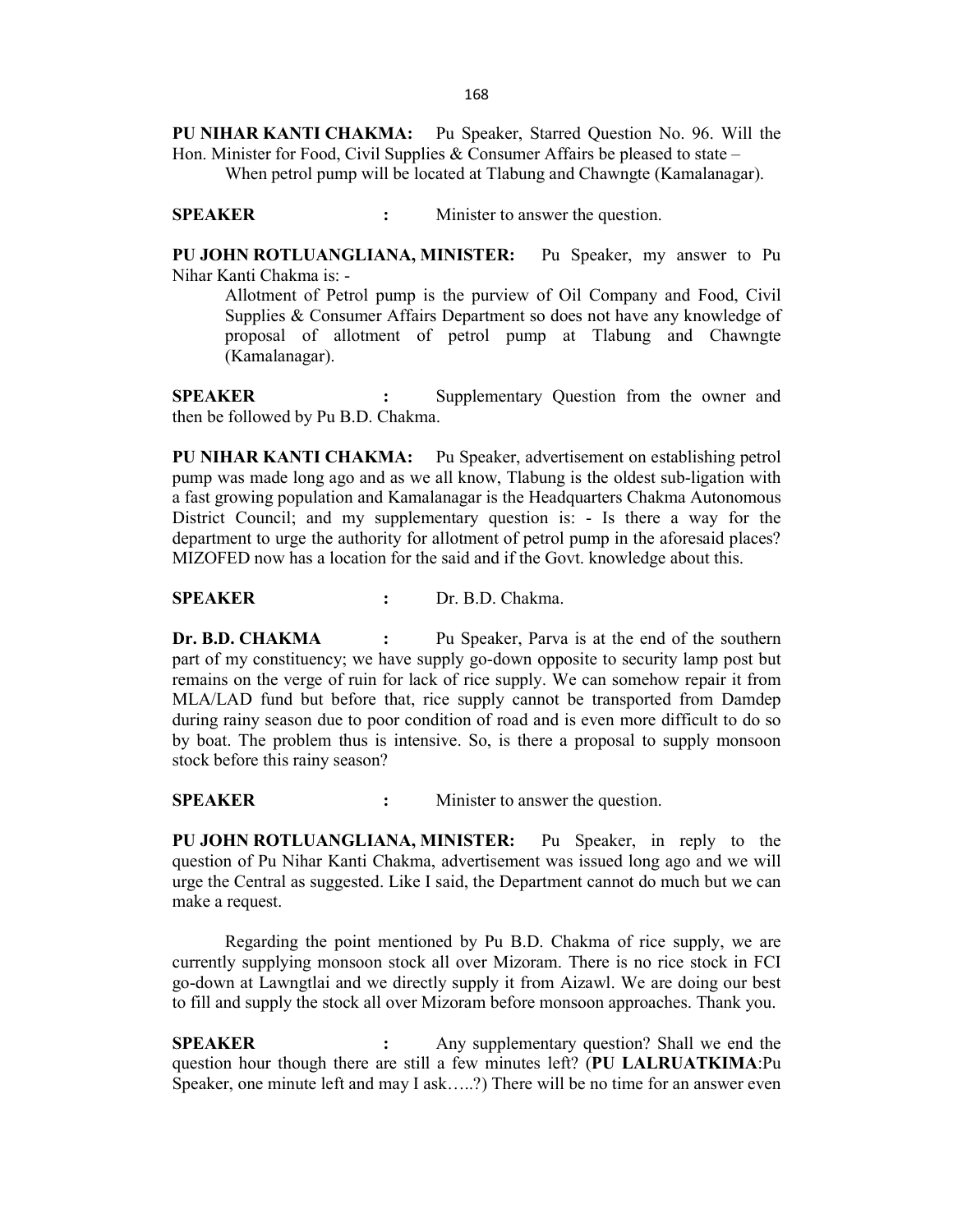if you asked. Let us assume that the time ended. The answer is important just as the question.

We will continue with Laying of Papers and before that, Hon. Minister Pi Vanlalawmpuii Chawngthu has begged leave of absence and is granted for today and yesterday. We also grant Pu S. Laldingliana due to health issues. I request Pu Lalrinliana Sailo, Chairman of Committee on Public Undertakings to lay the papers.

**PU LALRINLIANA SAILO:** Pu Speaker, with your permission and of the House, I lay "Statement on Actions taken by the Govt. against further recommendations contained in the Eight Report of Committee on Public Undertakings relating to Mizoram Agriculture Marketing Corporation Limited (MAMCO) under Commerce & Industries Department" on the Table of the House . Thank you.

**SPEAKER :** Let the copies be distributed. I request Pu Lalruatkima, Public Accounts Committee to lay the papers.

**PU LALRUATKIMA :** Pu Speaker, I will be laying 'Public Accounts Committee Report' and 'Statement' on the Table of the House, such as:  $-$  "The 29<sup>th</sup> Report on the Report of C&AG of India for the year 2012-2013 relating to Transport Department" and "Statement of Actions taken on the further recommendation of Public Accounts Committee contained in the  $20<sup>th</sup>$  Action Taken Report, 2017 relating to Public Health Engineering Department". Pu Speaker, we often discussed these at Committees and the Committee feels that more effort is needed on Secretariat and Directorate coordination. Thank you.

**SPEAKER :** Let the copies be distributed.

**PU T.T. ZOTHANSANGA :** Pu Speaker, we used to highlight the names of the Committee members but the names are not mentioned here.

**SPEAKER :** The Chairman should keep this in mind.

**PU LALRUATKIMA** : Pu Speaker, this is the 29<sup>th</sup> Report and Statement; Statement is included but not the Report as yet.

**SPEAKER :** We will proceed to Presentation of Reports and I request Pu P.C. Zoram Sangliana, Chairman of Subject Committee-I.

**PU P.C. ZORAM SANGLIANA:** Pu Speaker, with your permission and of the House, I present "The Second Report of Subject Committee-I relating to Excise & Narcotics Department". I am the Chairman of this Committee and the members include Pu Nihar Kanti Chakma, Pu John Siamkunga, Lt. Col. Z.S. Zuala, Pu Vanlalzawma, Pu T. Sangkunga, Pu Lalruatkima and Pu S. Laldingliana. The Subject Committee selected Excise and Narcotics Department last March to fight against abused substances and a meeting was held with the Chief Minister, Department Officials, Central YMA, Champhai HQ YMA, Tuipuiral Group YMA and Vanhnuailiana Group YMA. A study tour was also held at Champhai district and the proposals from this study are presented in this Report. Thank you.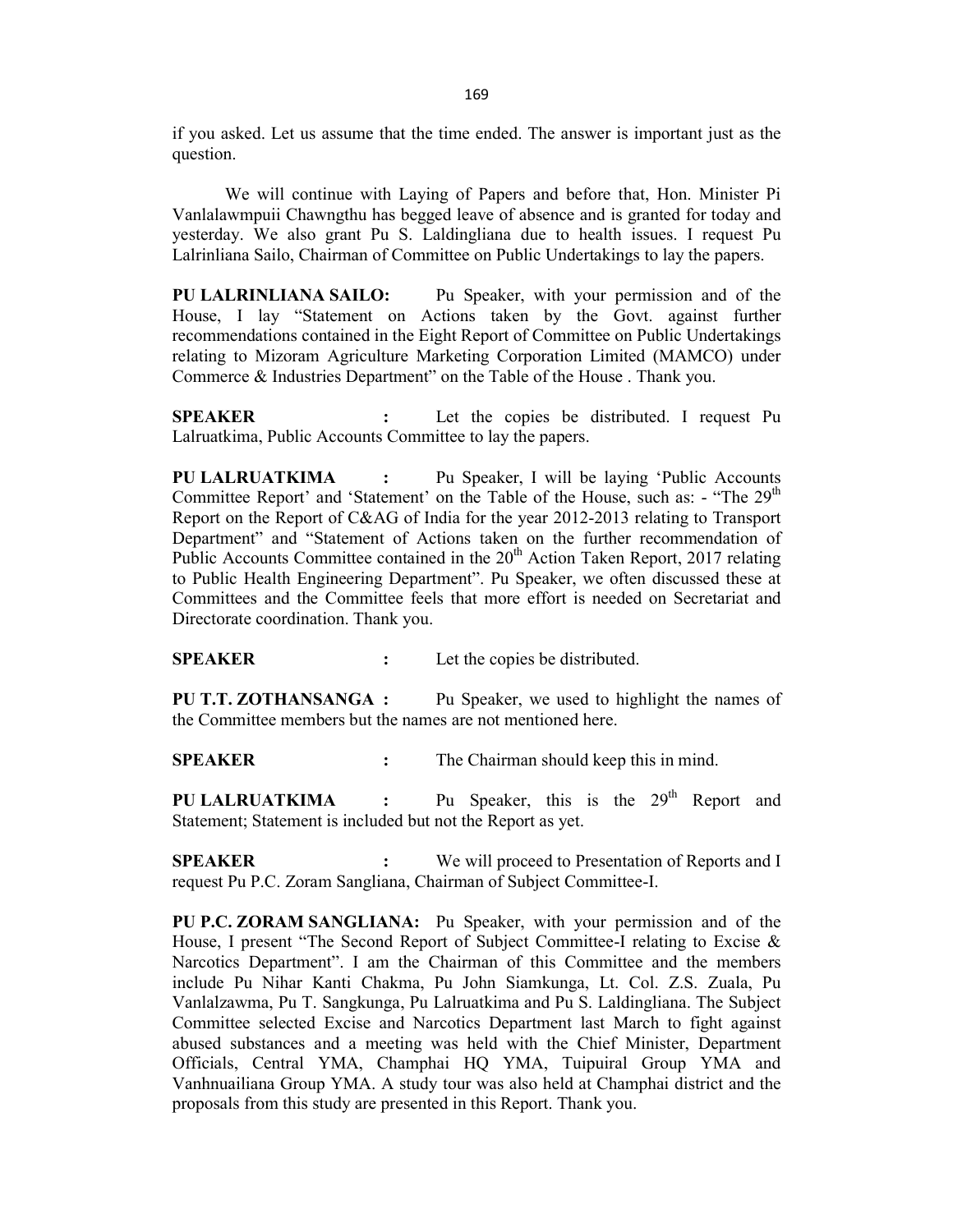**SPEAKER** : Let the copies be distributed. It seems that Pu Lalruatkima, Chairman of Public Accounts Committee has a Report to present but this has already been included in the presented Report.

**PU LALRUATKIMA** : Pu Speaker, I presented the 29<sup>th</sup> Report along with laying the Statement.

**SPEAKER :** We will proceed to Financial Business; we will have Discussion & Voting on Demands of our Ministers Pu R. Lalzirliana and Pu P.C. Lalthanliana. I request Pu R. Lalzirliana to submit his Demand Nos. 7, 16, 38 and 39.

**PU R. LALZIRLIANA, MINISTER:** Thank you, Pu Speaker. On the recommendation of the Governor of Mizoram and with your permission Sir, I move the Demand Nos. 7, 16, 38 & 39 for  $\bar{\ell}14, 12, 27, 30, 000.00$  only for meeting expenses during 2018-2019 in respect of the following Departments:

| <b>Demand</b> | <b>Purpose</b>                            | Amount           |
|---------------|-------------------------------------------|------------------|
| Nos.          |                                           |                  |
|               |                                           |                  |
| 7             | Excise & Narcotics                        | ₹31,31,43,000    |
| 16            | Home (including Prison & Sainik Welfare & | ₹5,98,72,26,000  |
|               | Resettlement)                             |                  |
| 38            | <b>Rural Development</b>                  | ₹3,61,54,87,000  |
| 39            | Power & Electricity                       | ₹4,20,68,74,000  |
|               | <b>TOTAL</b>                              | ₹14,12,27,30,000 |

Thank you.

**SPEAKER :** Let the copies be distributed. I request Pu Lalruatkima, Chairman, Public Account Committee followed by Pu P.C. Lalthanliana.

**PU P.C. LALTHANLIANA, MINISTER :** Hon' Speaker, on the recommendation of the Government of Mizoram and with your permission Sir, I move the Demand Nos. 19, 29 and 32 for ₹2,82,68,70,000 for meeting expenses during 2018-2019 in respect of the following Departments:

| <b>Demand Nos.</b> | <b>Purpose</b>            | Amount                               |
|--------------------|---------------------------|--------------------------------------|
| 19                 | Local Admin. Department   | ₹79,33,52,000                        |
| 29                 | Social Welfare Department | $\text{\textsterling}1,30,87,81,000$ |
| 27                 | Horticulture Department   | ₹72,47,37,000                        |
|                    | <b>TOTAL</b>              | ₹2,82,68,70,000                      |

Thank you.

**SPEAKER :** Most of the members had 15 minutes yesterday and it would be appreciated if all the members are present till the end.

**PU VANLALZAWMA :** Pu Speaker, it would be appreciated if the conclusions are made in  $\frac{1}{2}$  an hour as it was in last year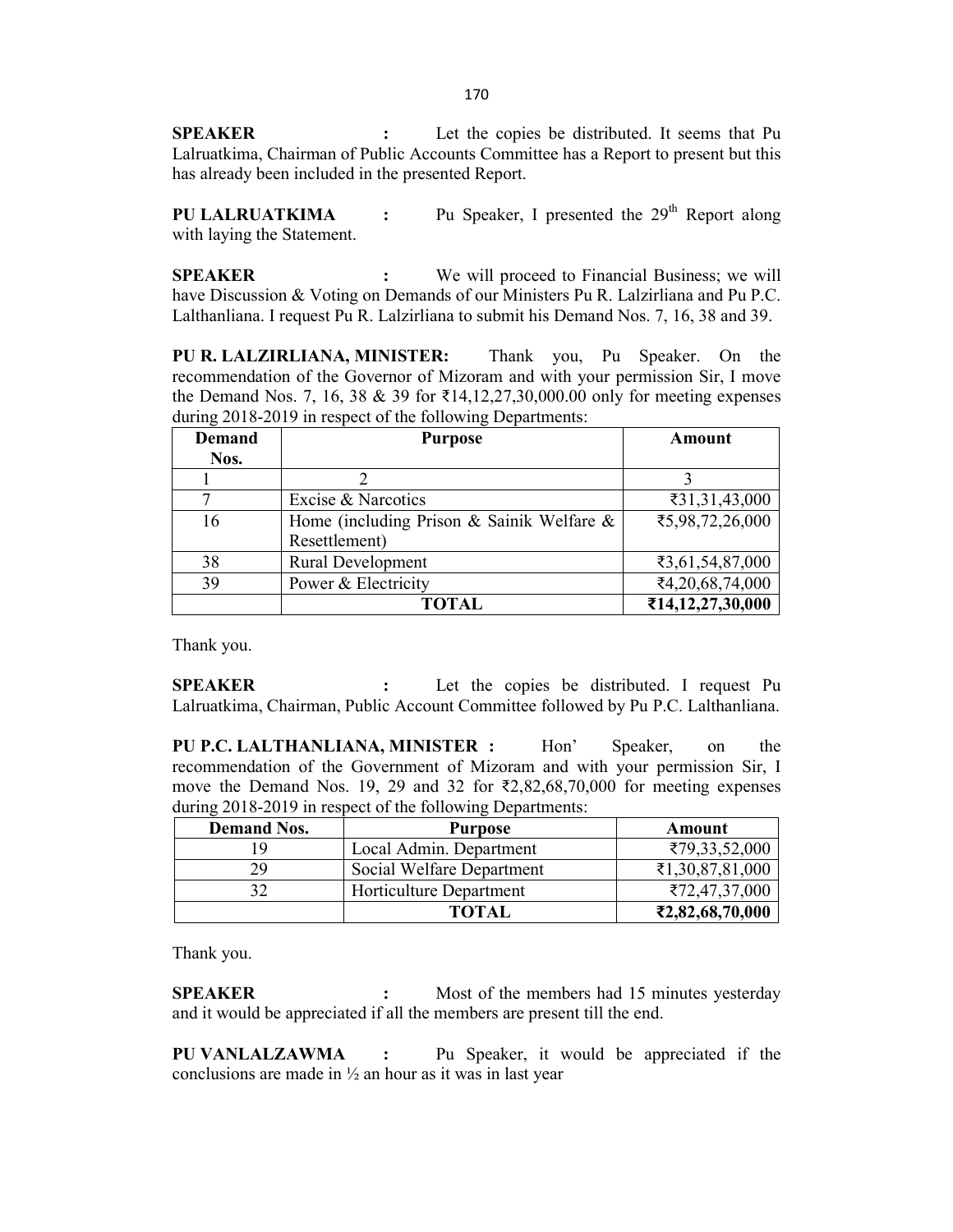**SPEAKER :** Both the Ministers spent ½ an hour yesterday and you may not know because you did not attend till the end. Pu Z.S. Zuala.

**Lt. Col. Z.S. ZUALA :** Thank you, Pu Speaker. Firstly, Home Guards (MRHG) under Home Department are usually supervised by ex-army officers and most of the staffs are also ex-servicemen. It is impressive that Home Guards have great locations and staffs due to the excellent supervisions and it would be appreciated if ex-servicemen are favored for Home Guards, Police etc.

Secondly, Sainik School at Chhingchhip has no Football ground and Swimming pool yet and the diversion road also is not completed as yet. Besides, water is supplied from water tanky and it would be appreciated if their problems are attended. This school will be the first in the country to enroll a female student and it deserves priority.

Likewise, several District Jails are established and we need to consider giving more staffs.

Fire & Emergency is quite important and measure is taken on fire hydrants. Pu Speaker, fire hydrant is regularly used in your constituency and we need to check all these hydrants in case they do not function during emergencies.

Regarding Law & Order, I am so proud of our Police because unlike Dimapur and Assam, prisoners are protected from committing suicide and they also have ways to resolve problems with insurgents.

Social Welfare Department, though a senior department has no Directorate Office till today and the government thus should be more concern. Besides, I opine it is important to increase budget provision of the department since 3 officers are newly recruited.

Moving to Power and Electricity, power supply is improving a lot and it is appreciating that we will soon have power supply from Tuirial and Serlui. At the same time, several projects are also undertaken as well.

Next is Rural Development. In regard to BADP, our BDOs are mainly the supervisors but they lack experiences. So, it would be appreciated if more efforts are given. The Govt. is taking extreme measures on Rural Housing Scheme and it is impressive that SRLM and Self-help Group are also established. I would also like to point out that construction of Social Welfare building at ITI is not completed as yet where as Fire & Emergency building remains unequipped. So, it would be appreciated if these works are expedited.

Horticulture Department is making effort but they need to be careful on their supplies. I support the Demands of our Ministers. Thank you.

**PU HMINGDAILOVA KHIANGTE:** Thank you, Pu Dy. Speaker and I would like to start with Demand No.7, Excise & Narcotics Department.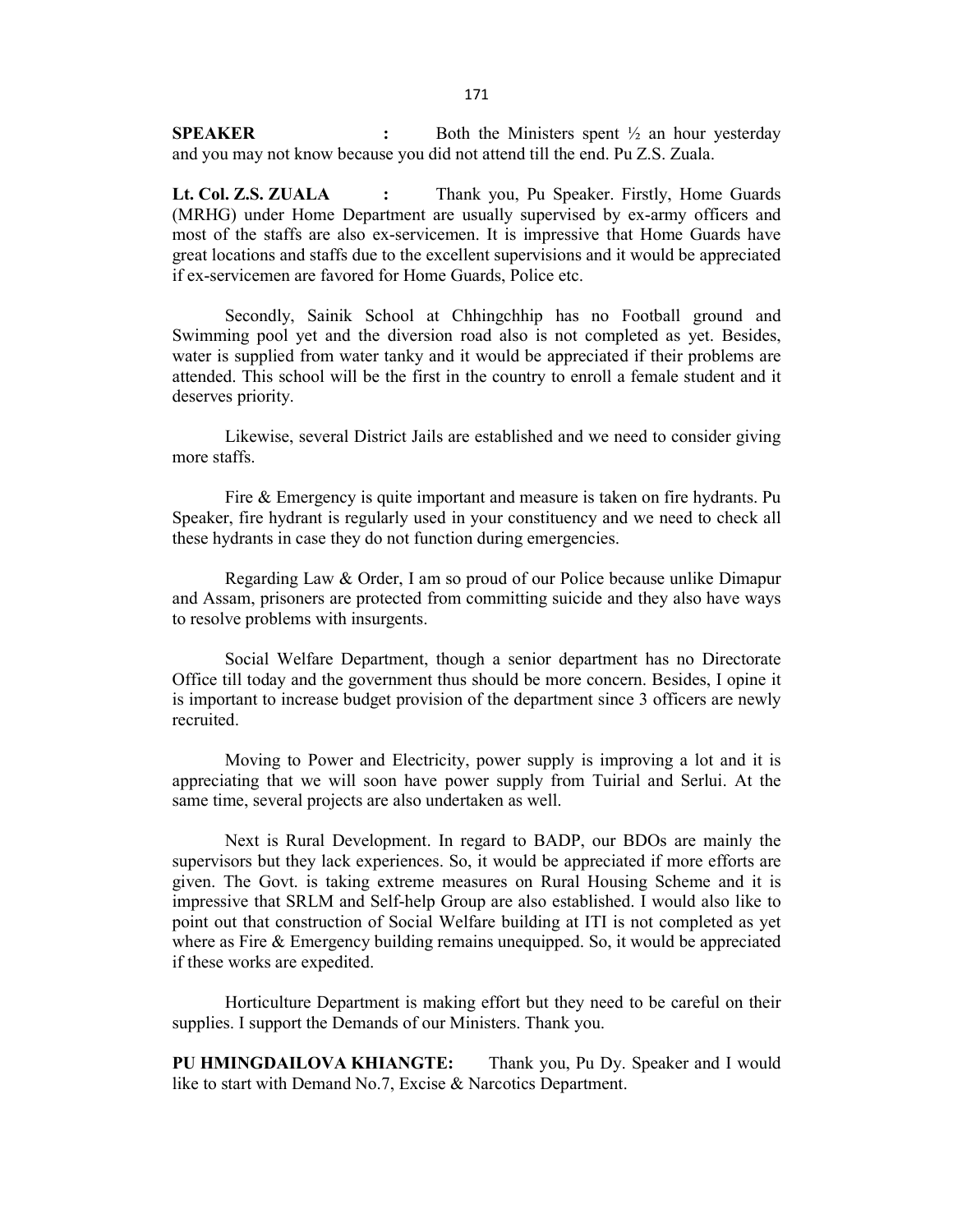There is intensive problem with shortage of staff where as the existing staffs are busy around the clock. Even so, we hardly have a problem with supply of bad quality liquors as the State Income has increased to ₹50 crore. So, it would be appreciated if measure is taken for recruitment of more staffs.

Moving to Demand No. 16, Prison, Sainik Welfare Resettlement etc are included in Home Department but not Fire & emergency Service. It is great that we have not faced major problem till today since the year 2008 and this shows that our powerful Minister is doing his best. There are no more insurgents but peace and many developments could be seen under this peace environment. Regarding Sainik School, it could have been established if the Congress party assumed the Ministry in 1998. Anyway, it is established after 10 years under the leadership of our able Chief Minister, Home Minister and Education Minister.

Next is Demand No. 38, Rural Development. This Department is widely benefitted especially in rural areas on IAY. It is the main department which helps rural housing by supplying tin roofs to the poor and also provides drinking water when fire breaks out.

Moving to Demand No. 39, P&E Department, we all know the importance of electricity; it is appreciative that we are more sufficient with power supply compare to some the neighboring states despite our lack of electric hydel power plant. In the meantime, we have the national policy of power supply to every household which is launched; yet, we have 5 areas in Tuirial Constituency which has not been electrified. I thank the Hon. Minister and our Engineers for improvement of power supply.

Moving to Demand No. 32, Horticulture Department is becoming more developed than Agriculture Department for making a remarkable of progresses and is truly appreciated. (**DY. SPEAKER**: Your time is almost up)

Next is Demand No.19, LAD. Before UD & PA and AMC came along, LAD was a popularly known department. We now have big problem in dealing with villages and the need for more staffs of JE is intensive.

Next is Social Welfare Department. It is an important department which deals with old aged, disabled, infants etc and the staff deserves God's blessings. So, Pu Speaker, I support the Demands of the Hon. Ministers. Thank you.

**Dr. NGURDINGLIANA :** Pu Dy. Speaker, I, first of all thank the official delegates for their relentless support.

Despite insufficiency of staff, our Police forces are able to maintain qualities when dealing with the state's issues thanks to well-equipped from the Govt. While this is the case, only  $\bar{\xi}100$  lakhs is allotted for equipments and I request our Home Minister to clarify it when winding up his Demands. Home Deptt. has a lot of achievements whether be it Fire Department or Forensic Department and we are even awarded the  $2<sup>nd</sup>$  Best Prize for excellence in the field of fingerprint science in New Delhi on March.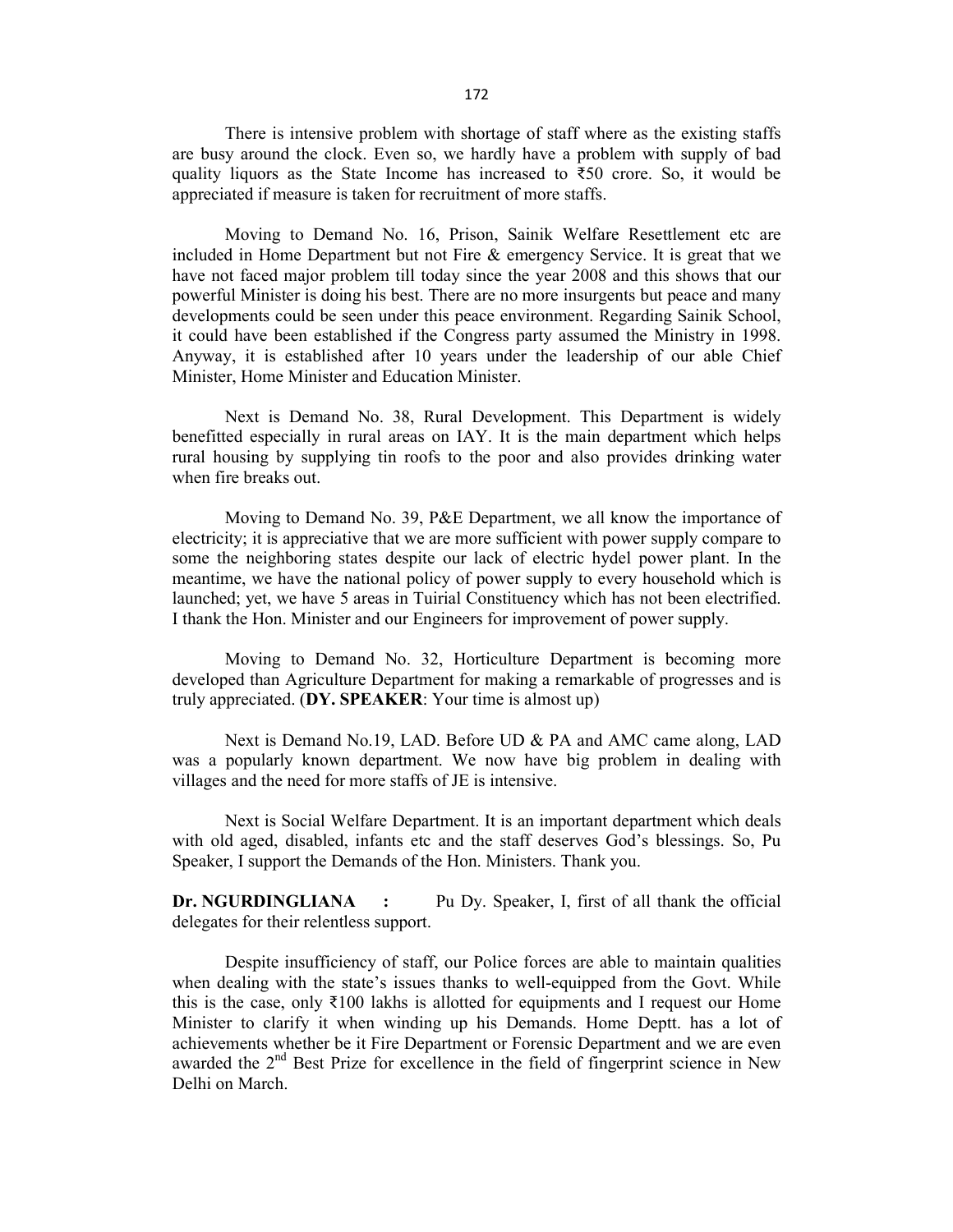Pu Dy. Speaker, 12% of the total Union Budget is allotted for defense purchase where as 70% out of 12% is for import and 30% is for indigenous manufactured. The defense purchase percentage for the country is quite high and would be appreciative if priority is given in the next budget session.

It would also be appreciated if recruitment of Home Guard is done in a proper manner. My constituency receives many blessings through Home Department by having IR staff Quarters complex at Khawlian, Suangpuilawn and Vanbawng which are all completed with ₹287 lakhs. It is appreciating that 14 males and 2 females from my constituency too are newly recruited for Police.

Next is Rural Development, Demand No. 38. This Department concerns with implementation of CSS like MNREGA, SGSY, IWMP, NRNM, PMAY etc and my constituency is fortunate that our BDO's deals any project with most efficiency.

Apart from this, SIRD is very useful in providing trainings to our VCs from different constituencies (excluding Autonomous District Councils); it would be appreciated if the next trainings are conducted in Mizo language.

Likewise, DISHA meetings are quite benefitting and it is impressive that the RD officers, being MCS Officers are very efficient in dealing with development works in my constituency.

Moving to P & E Demand No. 39, Tuirial Hydel Project will soon be able to produce power as MoU for 210 megawatts has already been existed. It is appreciating that a transmission line will be carried out on the new Phullen-Phuaibuang road.

Next is Demand No.19, LAD. Currently there are 534 VCs under the purview of LAD yet, shortage of staff is intensive. So, it would be appreciated if more JE are appointed at least on MR.

Moving to Horticulture Department, my constituency is greatly involved in cultivating passion-fruits but the quality of our production is not good enough as per the experts' experiment. So, we are changing out concentration for other income sources such as plantation of birds-eye chilies; it would be appreciated if our Minister helps us in achieving this project. We are presently acquiring a private land with NEDP fund as ₹195 lakhs is funded from SPRM for purchase of machineries. We plan to construct cold storage and concentrate on cultivating chilies in my constituency so that it is produced in large quantity even for export as well. Thus, I support the Demands of our Ministers. Thank you.

**CHAIRMAN :** Pu John Siamkunga.

**PU JOHN SIAMKUNGA :** Thank you, Pu Chairman and I would like to start with Demand No. 38, Rural Development Department.

Many of the Central funds are spent under this Department and sometimes the constituency representatives are unaware of such funds as most of the dealing officers are of inexperienced Junior MES since it is a State Civil Service Junior Post. More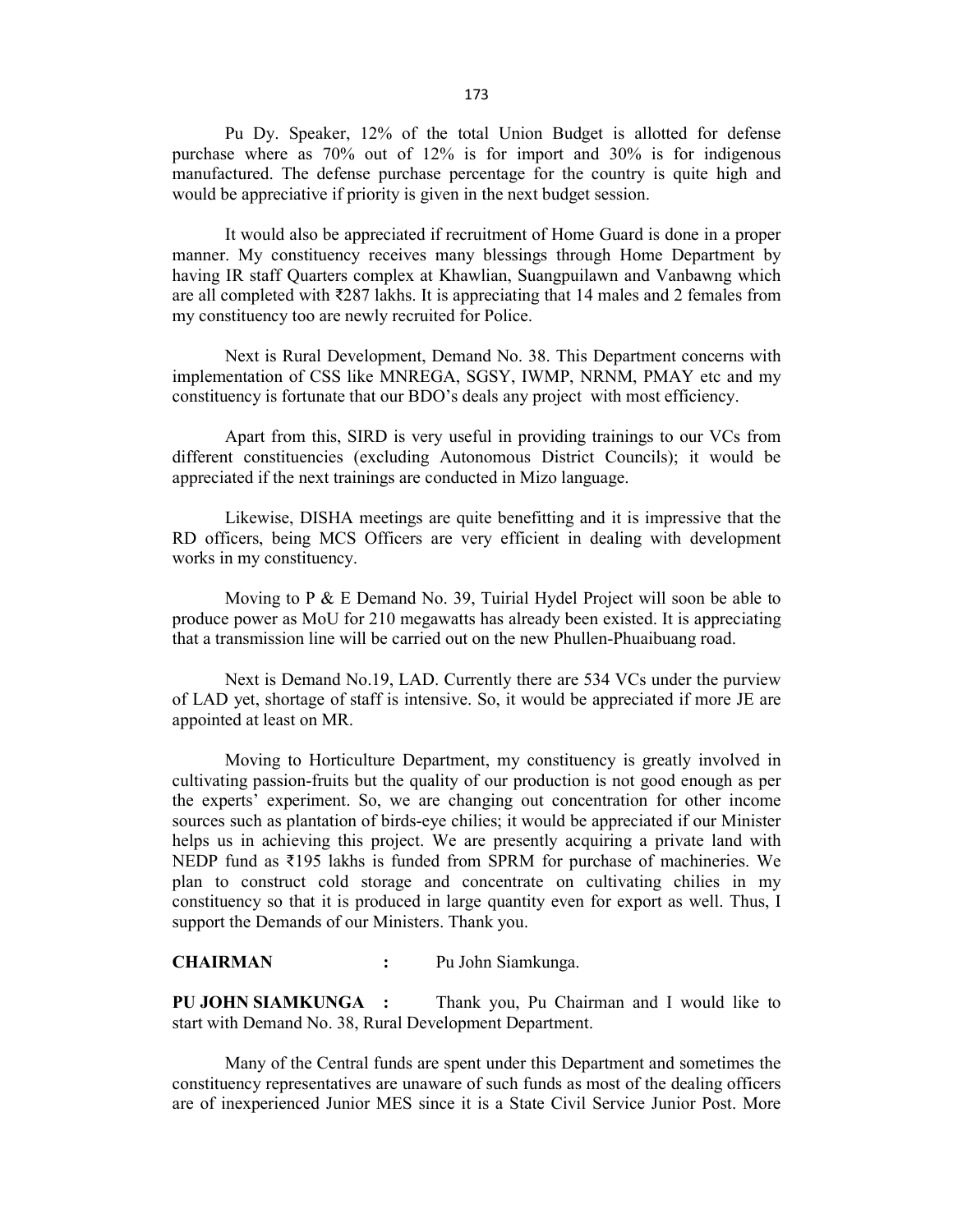174

attentions thus should be given in regard to implementing central funds.

100 days employment scheme is greatly benefitted by rural people but the shares of the VCs are decreasing; some VCs do not get material components and they hardly have income source. So, it would be appreciated if they are given more material components since they look after the society to meet the people's needs.

Next is Power & Electricity Department. We are immensely grateful for Tuirial Hydel Project which was inaugurated by our Prime Minister on 15.12.2017. But the transmission line from North Vanlaiphai-Thingsai is becoming quite old which often interrupt power supply. It is also looked after only by MR employee and so would be much appreciated if a Section Office is opened at Thingsai and be placed under regular maintenance of JE.

Considering the distance between Hnahthial-Bukpui, 132 KV Station of Serchhip is quite far but the tower for transmission line is very low which results in no power supply during rainy season. So, it would be appreciated if this tower is changed with lattice type structure.

Next is Home Department, Demand No. 16. ₹1 crore is allotted for purchase of firearms and our Police are praiseworthy in every way. In the meantime, I think it is important to upgrade Thingsai Police Station as it is selected by the central for Free Movement Regime. Some of the Police staff quarters at Thingsai have already been repaired yet 2 more being proposed along with the staff qtrs. at S. Vanlaiphai under BADP. Pu Chairman, it is worth-mentioning that Hnahthial Police Station is selected as the cleanest Police Station in Mizoram and is chose to represent Mizoram in All India level.

Next is LAD. This department carries out extreme works and it currently working on with ₹6,560 lakhs in 534 VCs in which 2600 assets are made. LAD works in every constituency and the village councils too depends a lot in it. The department has 9 parks under its maintenance among which Hlimen Park is always crowded with visitors and thus would be appreciated if it is upgraded. The department covers all the VCs under the  $13<sup>th</sup>$  Finance Commission and also made many assets in villages. Extreme measure is taken all over Mizoram despite having staff shortage.

Next is Social Welfare Department. This Department concern with the welfare of old-aged, disabled, children, orphans etc and rural people benefit a lot from it.

Next is Demand No. 32, Horticulture Department. The department works efficiently under MIDH and takes measure on fruits, vegetables, plantations, crops, spices and flowers covering 348 hectares. The production is ₹458 lakhs and the state govt. is benefitting a lot from this department. Chili is cultivated in my constituency as well at Cherhlun and it would be appreciated if the department determines marketing of such products. So, I support the Demands of our Ministers. Thank you.

**PU T. SANGKUNGA, CHAIRMAN:** Now, Pu K. Sangthuama and will be followed by Pu Lalrinliana Sailo.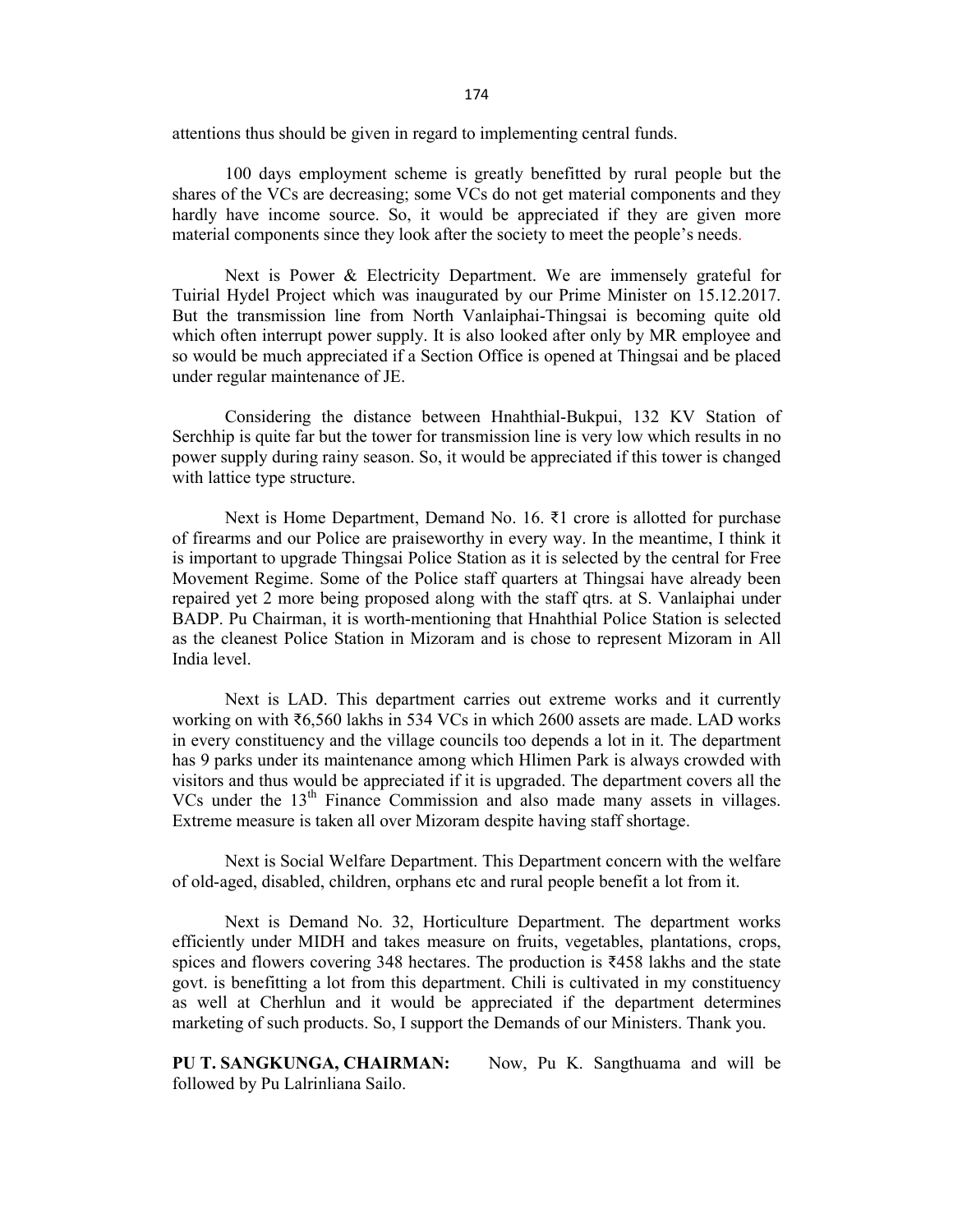**PU K. SANGTHUAMA :** Thank you, Pu Chairman. I would like to start with Demand No. 32, Horticulture Department.

Horticulture is one of the most important departments in Mizoram as it contributes a lot of works as well. However, it has not yet been utilized for the best purpose. So, I request the department to give more efforts for more productions.

Pu Chairman, Sairang is one of the places in which Horticulture is concentrated and it would be appreciated if measure is taken for improvement of their water supply.

Regarding Social Welfare Department, I request the department to take measure for improvement of old age home in my constituency.

It seems that the importance of LAD is increasing more and more with numbers of work in villages concern but insufficiency of staff is intensive. The Govt. provides a lot of NEDP fund at the disposal of our VCs but the work could not be expedited due to shortage of JE and thus may be deployed some at least on MR.

Moving to Power & Electricity, despite achievement of online bill payment, 90% of the total consumers do not use the system as there are 17 counters in Aizawl for bill payment; Electric Veng counter being the largest and the busiest should be given more attentions.

Regarding Rural Development, 100 days employment project is quite beneficial especially in rural areas; but there are times when payment is not received on time and sometimes some VCs would deduct wages of the beneficiary by ₹400/- or ₹500/-. Is there a way to resolve this problem? In the mean time, I thank provision of 60 bundles roofing materials from the concerned Minister.

Next is Home Department. Abusive drugs and alcohol are increasing alarmingly in Mizoram and is very upsetting. Consumption of liquor is rising after MLPC Act and this also leads to drug abuse. KTP Report shows that 591 people below the age of 40 died from consumption of liquor and drugs last year and we therefore need to examine ourselves. I suggest recruitment of more staffs under Excise & Narcotic Deptt. and the Govt. also needs to be more severe in controlling liquors.

Next is Demand No. 16, Home Department. We are having border disputes with Assam since way back and the Government on both sides decided to maintain status quo in the frontier areas of the two states. However, our House Leader should prioritize the case of Mandir deliberately constructed at the border which as a result infuriated our youth and compels to construct Zawlbuk in the same area. Thank you, Pu Dy. Speaker.

**DEPUTY SPEAKER :** Pu Lalrinliana Sailo.

**PU LALRINLIANA SAILO:** Thank you, Pu Dy. Speaker. I would like to start with Demand No.16, Home Department. Only ₹1 crore is allotted for purchase of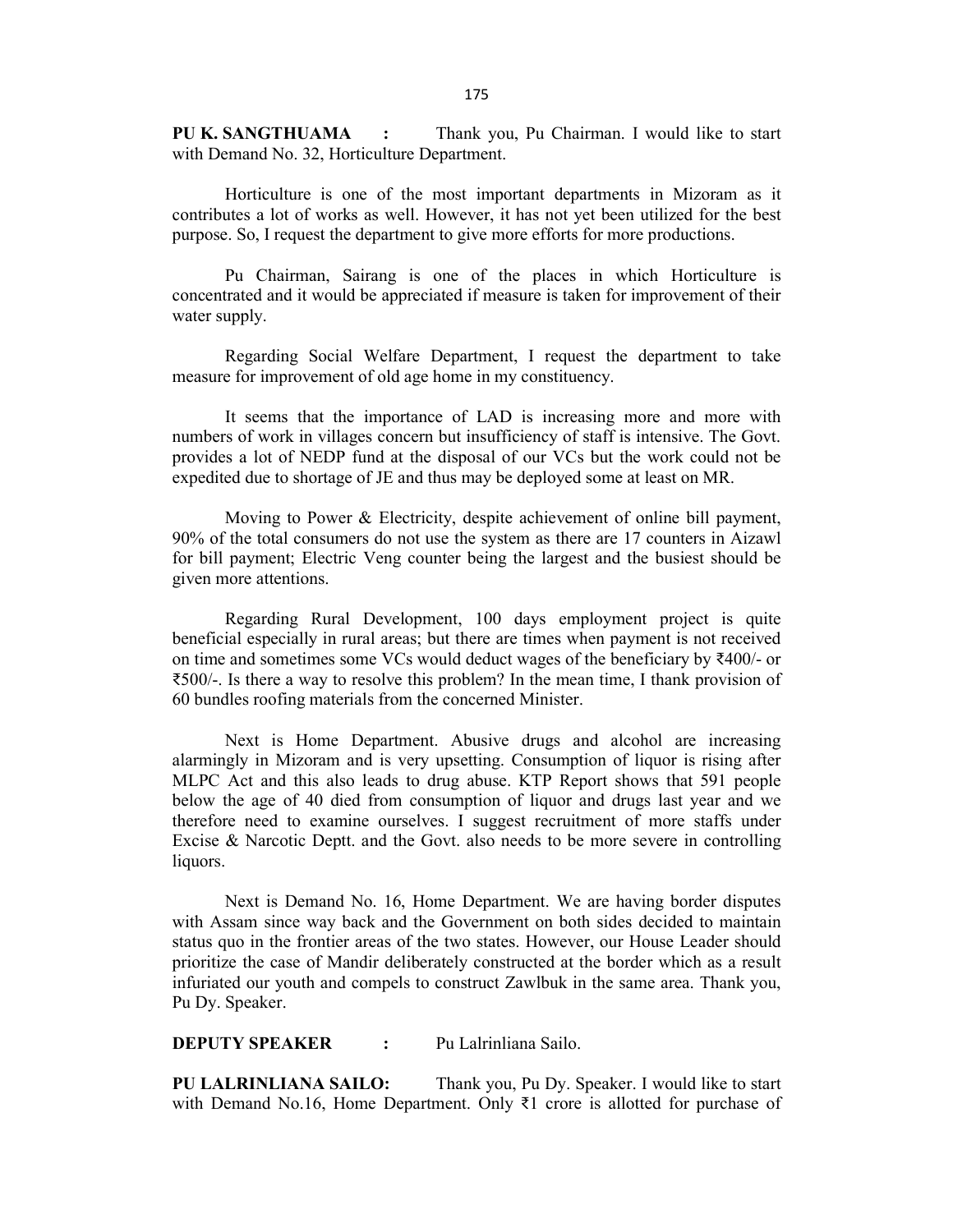arms and ammunitions which I opine should be reconsidered. We are making a lot of progress in Home Deptt. thanks to the efforts of the Police. However, traffic problem of Aizawl is intensive especially on Saturdays despite the efforts of our Traffic Police. So, it is important for concerned Minister to give more thoughts so that the problem is more or less alleviated.

Moving to Power & Electricity Department, I thank the Hon. Chief Minister and concerned Minister for providing Power Station at Sialhawk, Khawhai and Khawzawl as we are beginning to have a regular power supply. I thank inclusion of Khawhai, one of the four villages to be covered by the Integrated Power Development Scheme. However, it is sad that no work has yet been carried out despite ₹6,78,14,000 being handed over to ABCI on 23.3.2017. So, it would be appreciated if the Hon. Minister keeps this in mind. Likewise, Saikhumphai is facing the same problem and pressure thus may be given to ABCI so that the work is started immediately.

Next is Rural Development. I must say that performance of the department especially on Special Housing Scheme is highly appreciated by all rural constituencies.

Moving to LAD, I opine the term of VC is a bit lengthy for village concerns though it is of the central authority. Also, Women participation is mandatory according to the Central but there are times when this is a burden. So, it is appreciated if the term is reduced at least for 3 years.

Horticulture Department is quite important and its performance in my opinion is par excellent. Let me pointed out that those NLUP beneficiaries of Lungtan area while striving to be the best in orange production, seedlings of their orange died causing the beneficiaries astounded. It would be appreciated if foreign tour and training are sometimes conducted to enrich our knowledge on horticulture for our knowledge can be limited within the country. It is known to us all that performance of the department is good; yet to improve even more, I request additional funds for the families who are engaged in plantation of good quality pineapple in the areas such as Sialhawk, Khawhai and New Chalrang as it is done for healthier fruits of apple, mango and pear. I support the Demands of the Hon. Ministers. Thank you.

**DEPUTY SPEAKER :** We will take a break and discussion will be resumed at 2:00 PM

#### **2:00 PM**

**DEPUTY SPEAKER** : Before we start the discussion, it is regretted to mention that Pu Lalzirliana, our Home Minister who could not attend the session yesterday for health problem is here today with painkillers since it is discussion of the Demands under his concerned departments. So, we will now concentrate only on the hon. Minitser's demands and I request each participant to make their points in brief and the Demands of Pu P.C. Lalthanliana, the hon. Minister will be taken up as per availability of time. I now call upon Pu Lalthanliana to start the discussion.

**PU LALTHANLIANA :** Pu Dy. Speaker, it is regretted that our Home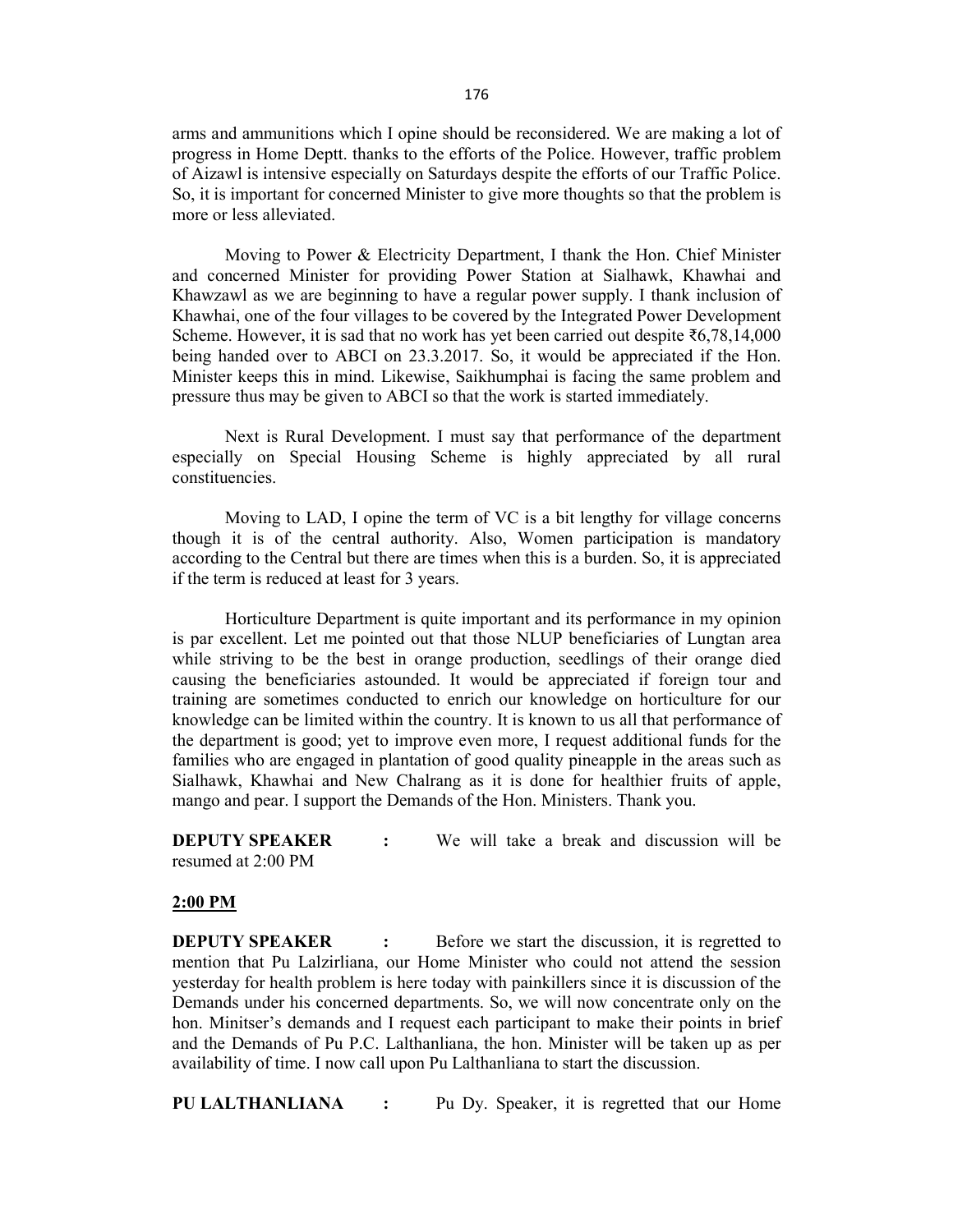177

Minister is sick; so, I will try to make my speech in brief.

Starting with P&E, it is an important department and I would like to state that our projects will not be achieved as long as we compare ourselves with our neighboring states.

Regarding Home, it will be appreciated if traffic duty is placed at the entry of Bawngkawn from Ramhlun North.

Regarding purchase of arms and ammunition, I would like to know how the allotted fund of ₹1 crore is spent.

Regarding Excise, I daresay that increase of our income tax to 59.40 crore indicates selling liquors will hardly be stopped. It is hopeful that implementation of MLPC Act will reduce local made liquor and that NGOs and Excise will be less anxious. However, we are failing day by day.

Regarding Home, ₹1,146 lakhs is allotted to this department. I opine allocation on Other Charges is too much. Likewise, ₹625.38 lakhs is allotted under vehicles and I wonder if it is meant for purchase of vehicle or for vehicle maintenance and so may be clarified.

Regarding allotment of ₹17 lakhs to Excise Deptt., I request the hon. Minister to clarify the purpose.

Lastly, I would like to know if a regular routine is maintained for medical checkup of our Police and Excise forces. This is quite important for we need to ensure that they stay fit and healthy.

We often have border disputes with the neighboring states and I would like to suggest that our Police should be posted in the border areas. I support the demands of our Home Minister. Thank you.

**DEPUTY SPEAKER :** Dr. K. Beichhua.

**Dr. K. BEICHHUA :** Thank you, Pu Dy. Speaker. I would like to start with Demand No. 7, Excise & Narcotics Department.

As reiterated in the House, new budget allotted to this department is much lesser comparing to the current budget despite the need to strengthen the Excise force.

Next is Demand No. 60, Home Department. Pu Dy. Speaker, I have often mentioned regarding insufficiency of police staff in my constituency for we have only 129 police staffs against proposal of 219 Nos. which intensively weakened the service of the police. I would like to mention at the same time that the building of SP Office, staff quarters and Police Station in my constituency are all in bad condition where as vehicles allotted at the Police Station is very weak. Our District Jail and the office of Jail Superintendent and so is our Jail building for it was of during UT. Besides, the condition of our Home Guards is quite unpleasant and thus may be attended by the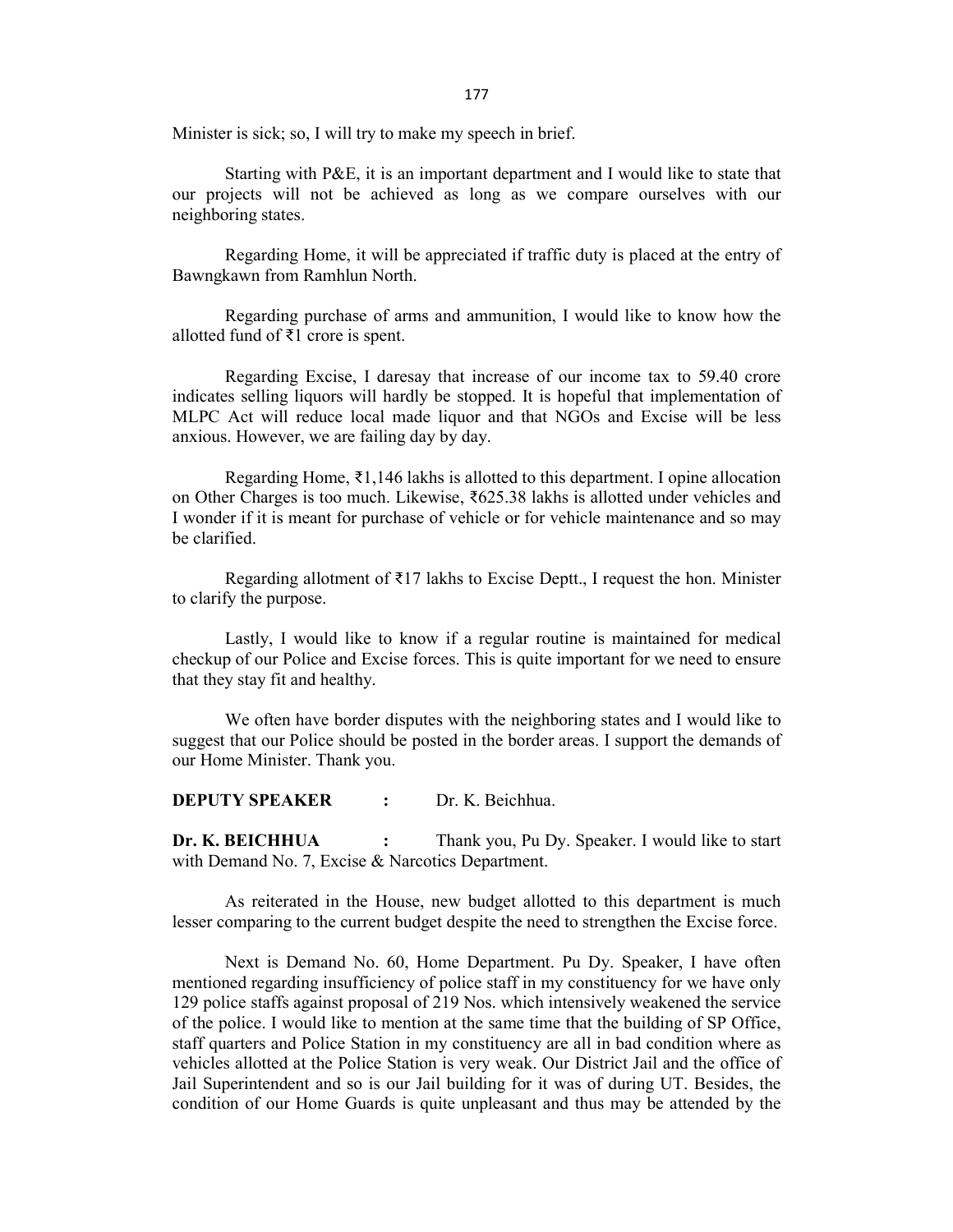concerned Minister.

Next is Demand No. 38, Rural Development. The population as well as number of Job Card holders differs from district to district where as 6% of fund provision is deducted as administrative cost and so is difficult for us to deal with the remaining sufficiently. Regarding salary, we have only a few MRB's and thus is a problem for the people in remote villages to approach district capitals to withdraw the salary. So, it would be appreciated if our leaders determine opening more Rural Banks or alternative solution.

Pu Deputy Work is implemented through job card. However, there is great difference between plain and hilly terrain. Rural connectivity is the most essential need of our state; State Employment Council should therefore be given priority. Pu Speaker, under PMKSY Scheme, my District is the best performing District in the entire North-East region receiving the Prime Minister's award. As the project has been terminated, I request the authorities to give priority to our District as we are still in backward.

Demand No. 39. P&E, I request the hon. Minister to speed up the on-going project of Melriat/Khawiva 132 KV construction. Thank you, Pu Deputy Speaker.

**DEPUTY SPEAKER :** Er. Lalrinawma.

**Er. LALRINAWMA :** Pu Speaker, thank you. I, first of all would like to thank Power & Electricity Department for efficiently looking after my constituency. However, I would like to request for installation of a separate transformer for Baktawng as there is insufficient in power supply whereas the main source of livelihood in Baktawng is through electricity.

Coming to Home Department, Pu Speaker, the name 'Kachurthal' has come up recently and we should take precaution in this regard. For the people of Mizoram, it is 'Zophai' and the official should stick with this name as well. Pu Speaker, in regard to declaration of CRPC 144, it is disturbing to note that it was declared without the knowledge of the hon. Home Minster. Pu Speaker, this should not happen in the future as it is against democracy.

I would like to request the hon. Minster to clarify if possible in regard to shooting of Pu Chhandama.

Coming to RD Department, Pu Speaker, there is concern in regard to SECC data, 2011. The Department should adopt adequate measure in embracing the project. Pu Speaker, hon. member mentioned about material component even I am concern about this issue. Like it is mentioned earlier, this needs revision.

Pu Deputy Speaker, I will end my speech here.

**DEPUTY SPEAKER :** Thank you, Pu Lalruatkima.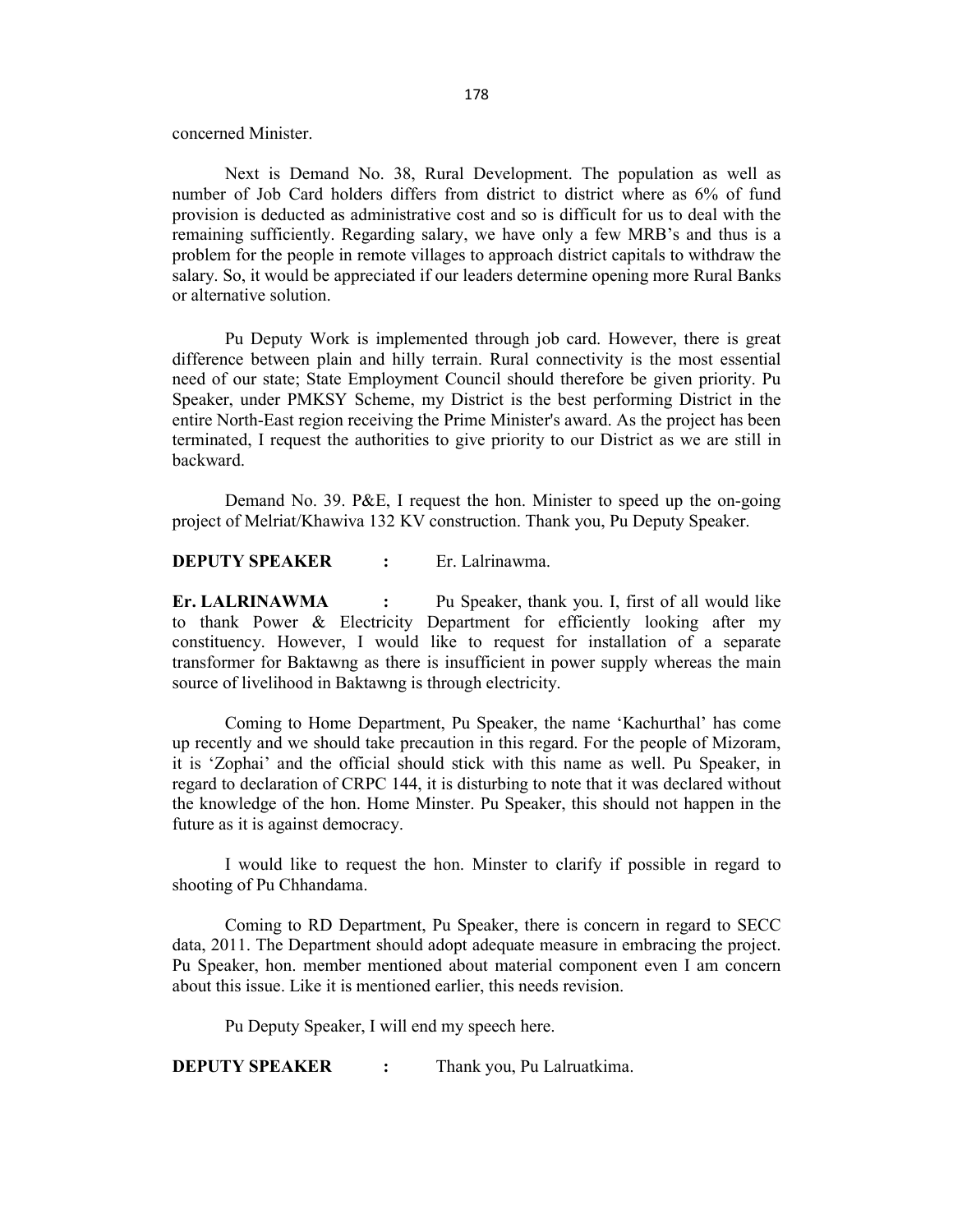**PU LALRUATKIMA :** Pu Deputy Speaker, I will start with the Demands of Home Minster.

Like we have heard earlier, Home guard and Ex-servicemen quota have been reduced from 10% to 5%. Pu Dy. Speaker, I suggest recruiting as much as exservicemen in the Police Department and I am of the opinion that R.R. needs revision.

I would also like to know the Govt.'s stand in regard to the boundary dispute. We also need to consider how all the Mizos would give common effort to counter this problem for it is Mizoram issue. I request the hon. Home Minister to make clarification in this regard. At the same time, I think it is also important to pursue the case of missing ammunitions from the injured person.

Regarding 100 days employment scheme under Rural Development, Cement structured signboard of 4ft/3ft. is made mandatory. My Question is - Is this necessary and if it is possible to at least reduce the size of the signboard? Pu Speaker, I opine BADP needs monitoring. I would like to thank the hon. Minster for distributing GI sheets to opposition MLA's as well.

Coming to Power, it is fortunate that the project of Tuivai, 210 mega watts has been taken up. Also, it is pleasing to note that villages without electricity will be electrified by February.

Pu Deputy Speaker, solar energy plates which had been installed under ZEDA needs maintenance and so are transformers in various parts of Aizawl.

Under IPDS and DUGJY scheme, there are projects for which fund have been released but work have not been implemented. What is the reason? Then, in regard to electric bill, it is noteworthy that online payment is now available, however, average of consumers cannot utilize this facility. Therefore, billing counters should be opened for longer duration; it is the same case with PHE Department as well. I request the hon. Minster to keep this in mind. Thank you, Pu Deputy Speaker.

**DEPUTY SPEAKER :** Who is next? Pu Vanlalzawma.

**PU VANLALZAWMA :** Pu Deputy Speaker, the members on your left had made enough speech; and, as it is practiced last year, I think it is not necessary for the concerned Minister to wind up the discussion but directly move the House to pass his demands. He may provide any answer in written if necessary so that he may have more time to rest.

**DEPUTY SPEAKER :** Let us now call the Hon. Home Minster to wind up the discussion of his Demands. He may be allowed to make his speech by sitting if he is unable to stand.

**PU R. LALZIRLIANA, MINISTER:** Pu Deputy Speaker, I thank the Opposition Group leader as well as the Members for their concern. Though I came prepared but will not speak much. I will react only on points that I have noted down.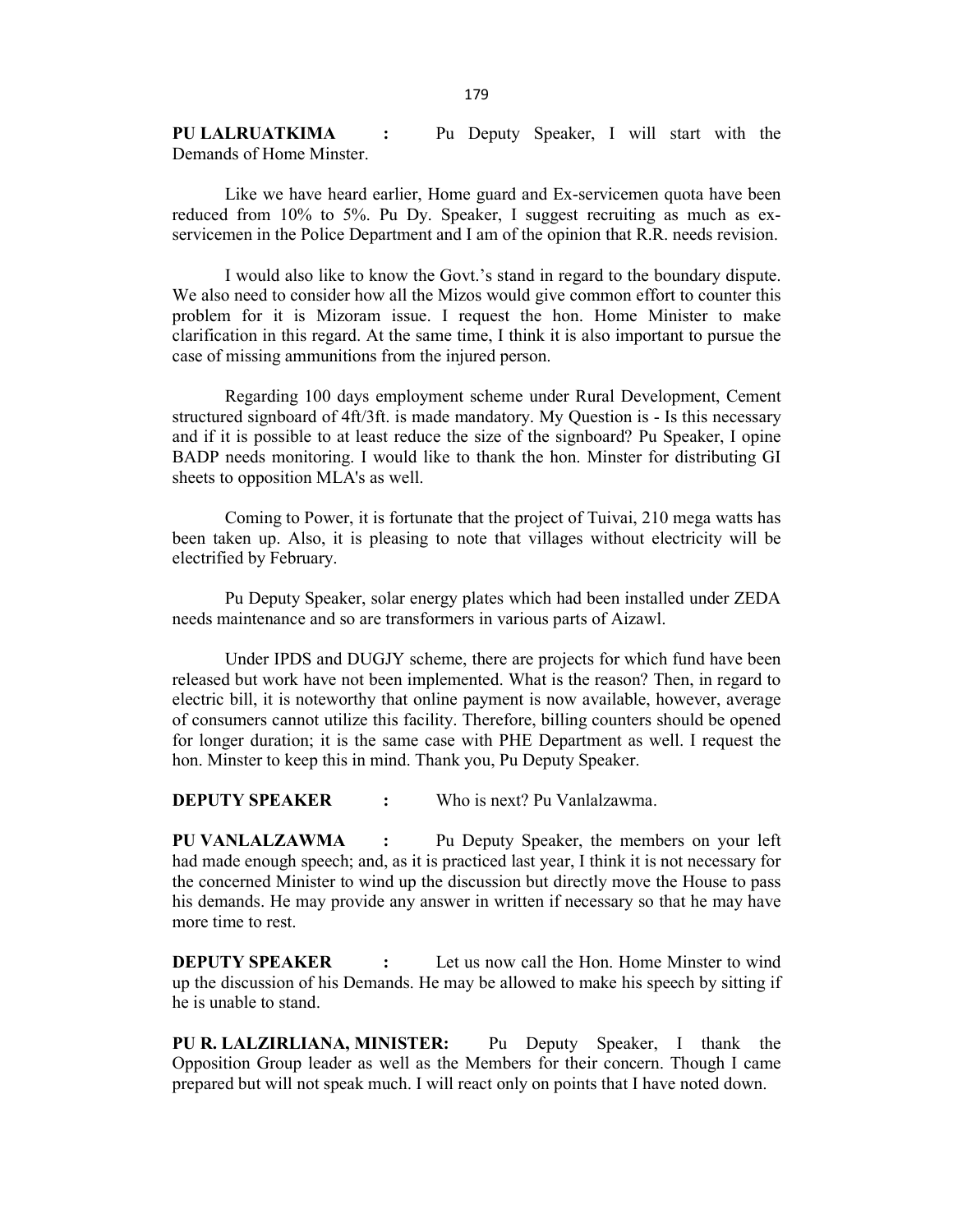In regard to Melriat - Khawiva project, we are expecting to complete by October. As 6% of the administrative cost under MGNREGA pointed out by the member Pu Dr. K. Beichhua, it is done as per central guideline and could not be altered. As for maintenance of Secretariat solar energy, it is not done through ZEDA of the Electric Department. Thus, maintenance of the said is not the State's purview.

Pu Deputy Speaker,  $\overline{\xi}$ 17 lakhs allocated under the head MV of Excise Department is for Vehicle repair, maintenance and POL.

There are 35 villages which have not been electrified; I request Hon. Members to submit the report if there is any of un-electrified villages within their constituency.

Then, in regard to the project mentioned by Pu Lalrinliana Sailo within his Constituency, 80% of the work is completed and is expected to be completed by August.

Pu Speaker, I now request this august House to pass my Demand Nos. 7, 16, 38 and 39 totally ₹14,12,27,30,000/- to meet expenses during the year 2018 - 2019. Thank you.

**SPEAKER :** Now, the Hon. Minister has requested the House to pass his Demand totaling  $\bar{\xi}$ 14,12,27,30,000/- to meet expenses during the year 2018 - 2019. Those who agree may say, 'yes' and those who disagree may say, 'disagree'. The House has unanimously passed the Demands of the Hon. Minister, Pu R. Lalzirliana.

**PU R. LALZIRLIANA, MINISTER:** Thank you, Pu Speaker.

**SPEAKER :** There are some members who have spoken of the Demands of the Hon. Minister, Pu P.C. Lalthanliana. Next is Pu Lalthanliana.

**PU LALTHANLIANA :** Pu Speaker, thank you for the time. First of all, I would like to speak about LAD.

Being a committee member of COLFA, I have to mention that DLAO area is too wide and is unmanageable for one JE; I request the Hon. Minister to take note of this. Now that COLFA Committee has been constituted, we have travelled to different District, and from our findings, there are loop holes in the financial management as V/C terms is only for 3/5 years; it is not systematic despite training being given and this needs to be taken care of.

In Horticulture Department, I would like to know which areas are covered under the Mission for Integrated development of Horticulture scheme and if the project is successful, whether the product harvest is satisfactory and if it is worth continuing.

On Demand No. 29, Social Welfare Department, we have NGO run deaddiction center in various parts of Mizoram. Pu Speaker, it is time we have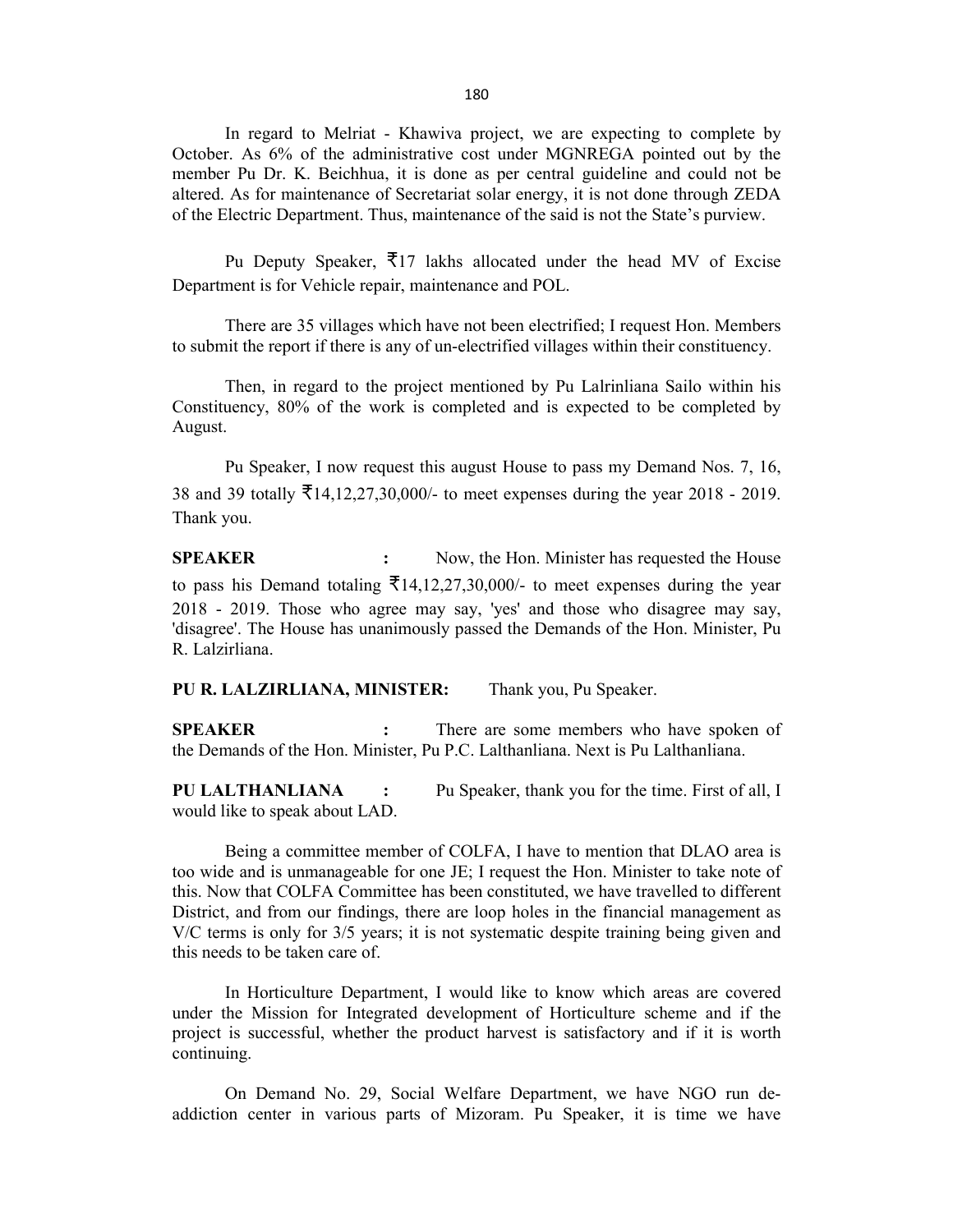rehabilitation after care center. My question is, if it is possible for the Govt. to open such center.

In regard to V/C remuneration, I would like to suggest if the amount could be up-graded. Lastly, Pu Speaker, Social Welfare should continue with distribution of wheelchair. Thank you, Pu Speaker.

#### **SPEAKER :** Pu Lalrinthanga.

**PU K. LALRINTHANGA :** Pu Speaker, the Hon. Member before me just spoke about V/C remuneration and I was wondering how the amount of such remuneration could be increased; I would suggest that since V/C works for all department, it is adequate if any department provided D/A whenever they are employed under such departments. As we are all aware, V/C task is vast and wide and there is huge financial constrain in maintenance. Thus, step has to be taken in order to alleviate the problem.

Under the Chairmanship of LAD Minster, there is a committee which concern Panchayati Ray system. Pu Speaker, it would be appreciative if we could adopt Panchayati Raj System as soon as possible for it will enable us to receive surplus funds from the central Govt.

I would like to thank for setting up Eklavya Model Residential School. I request the Hon. Minister to react as to how far the project for Bilkhawthlir is being processed by the central Govt.

In Horticulture Department, steps have to be taken from quality seeds and that the Govt. set up nurseries center of excellence with demonstrators. Thus, individual should make use of these facilities so that only quality seeds are supplied to the department. Horticulture department have become self-attaining livelihood department yet, we still do not have proper processing system and marketing. Special attention thus should be given to solve the problem of the farmers. With these few words, I give my support to the Demands of the Hon. Minister, Pu P.C Lalthanliana. Thank you.

#### **SPEAKER :** Pu T.Sangkunga.

**PU T. SANGKUNGA :** Pu Speaker, thank you. Horticulture is one of the most important departments as its contribution is high. As mentioned by the Union Agriculture Minister, Pu Radha Mohan Singh, contribution of Horticulture for the Indian Economy is higher than that of agriculture as India is second to China in Horticulture product in the world. I am grateful that the department is under the taken care of a Minister who gives much interest in horticulture; he knows the in and out of the department.

Pu Speaker, It is pleasing that we have realized the importance of Social Welfare. Infant mortality rate has gone down due to Social Welfare. The contribution of Social Welfare is commendable like the old age home/pension and aids for the disabled and under privileged. Social Welfare thus deserve additional fund.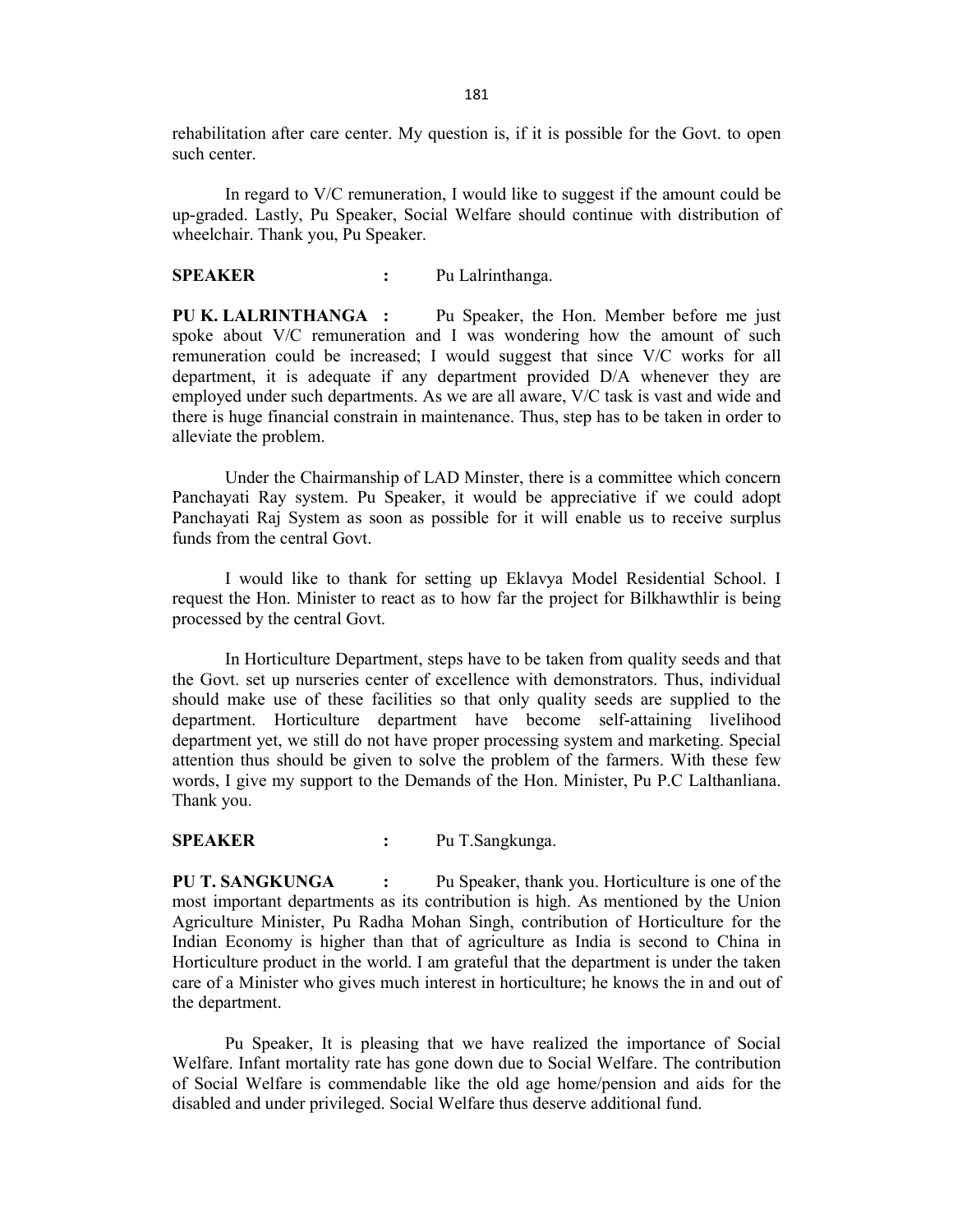LAD Department contribution in rural areas is commendable; it is a privilege that we have V/C as this is a platform for training the administration system. Therefore, the performance of LAD is worth giving praise. Pu Speaker, I give my support to the Demands of the Hon Minster, Pu Lalthanliana. Thank you.

## **SPEAKER :** Pu T.T. Zothansanga.

**PU T.T. ZOTHANSANGA :** Pu Speaker, thank you. I regret to state that the Hon. Home Minister is un-well today. So, I do not intend to concentrate on his Demands. I will, first of all take up Horticulture.

Hnahlan is known for its grape cultivation; however as time pass we need manual but we are unable to receive from the Govt. With the legalization of wine, it seems the Govt. have neglected Hnahlan. We have requested the Hon. Minister to visit Hnahlan and we are grateful that it is fulfilled. Under Market intervention scheme, we are taking up steps to marketing the product but unfortunate that the file is still stuck. I request the Hon. Minister to please take note of this. I would also like to ask the present situation of the grant-in-aid that we received from NEC.

Pu Speaker, we have started plantation of King Chili in my constituency which is sold in Manipur for  $\overline{\mathcal{F}}$ 1000-2000/- per kg, which means there is a prospect for its marketing. I request the Minster to please take note of this as well.

I am grateful for Horticulture link road but I would like to state that proposal of MLA's are often turned down by the officials. We, the MLA's are very familiar with our respective constituencies; I earnestly request that the proposal which may be made by MLA's should be taken into consideration.

The next point I would like to mention is sufficiency in supply of seeds as stated by the Hon. Member, Pu K. Lalrinthanga. Pu Speaker, why do we take so long in this regard? I opine we have to change the present system for we are looking forward for the day when we are self-sufficient. I trust the Hon. Minister to come up with better system.

I thank the Hon. Minister for distributing tanky. Pu Speaker, we are also in need of supply of pipe on subsidy and if there is any provision for that purchase? Do we still have these pipes on subsidized rate?

As stated by my fellow member, we should grow crops which are productive on our soil for most of the imported crops are grown manually which caused cancer. Thus, the authority should take steps towards self-sufficiency in crops.

In LAD, I would like to ask if it is possible to construct  $V/C$  house in every district headquarters. And, as we are taking up the work for construction of steps, there is shortage of JE. I request the Hon. Minister to please take note of this as well. Plus, I request increase of the amount V/C remuneration; and, I give my support to the Demands of the Hon. Minister, Pu Lalthanliana. Thank you.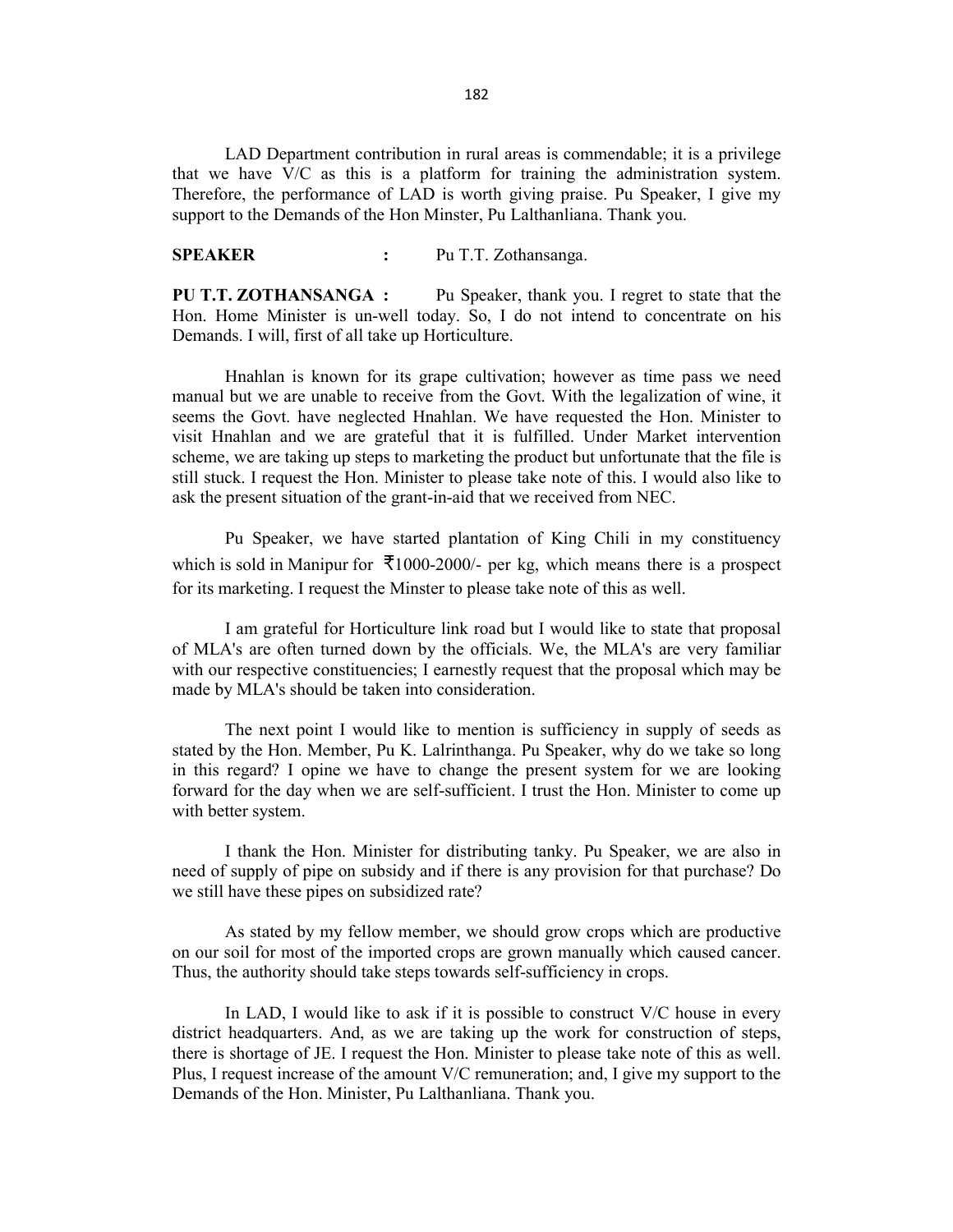**SPEAKER :** Pu P.C. Zoram Sangliana. **PU P.C. ZORAM SANGLIANA:** Pu Speaker, I, first of all express my regret on the opposition members leaving the House while passing the Demands yesterday.

Today, we are discussing Demands of the Hon. Minister, Pu P.C. Lalthanliana. This department caters to individuals from birth to death and thus is an important department. It is commendable for various projects implemented in this department. The Hon. Minister should try acquiring JE through NEDP scheme as JE plays crucial role in the implementation of these projects.

Demand No. 29, Social Welfare. It is the department that takes care of us from birth and is an important department that play crucial role in our journey on earth.

Demand No. 34, Horticulture. It is remarkable for its achievements through vigorous implementation of several centrally sponsored schemes and the states flagship programmed NLUP and for desirable achievements which have been attained. In my Constituency, Kuva growers have benefitted enormously. Likewise, kuva growers of Mamit and Kolasib district earned  $\overline{\xi}$ 1000/- lakhs through their plantations.

Pu Speaker, it is remarkable to note that state like Jharkhand sent trainees to Thingdawl Centre of Excellence for training; such is the quality of our training centre and this department is a blessing to farmers. Due to the efficiency of this department, we are able to have off-season cabbage and tomatoes. Therefore, we should pass the Demands of the Hon. Minister, Pu Lalthanliana wholeheartedly. Thank you.

**SPEAKER :** It is now 4:00 PM but let us finish this Demand. Er. Lalrinmawia is next.

**Er. LALRINMAWIA :** Pu Speaker, thank you. I am grateful that today we are able to discuss Hon. Minster Pu Lalthanliana's demand. There is an increased of 36.89% in the budget of LAD and 2.82% in Social Welfare. I will start with Horticulture.

In my constituency, it is the department which is familiar with the farmers; we are grateful for various aids we received through NEIDA. Pu Speaker, banana is harvested in abundance and I suggest if banana chips processing is taken up in coordination with the programme of youths' skill development. I would also like to advice geo-membrane and distribution of pipe is practices more often.

Coming to ginger, spice development is under the horticulture as per allocation of business and we are compelled to grow ginger, however, there is no proper research done as to the market and its rate. Despite having the largest ginger consumers' country as our neighbor, we still experience stagnation with its marketing and rate. Pu Speaker, it is time we come up with proper channel.

Coming now to LAD, V/C plays crucial role in the administration of our villages but i opine enough importance is not given. Allotment of works under NEDP should be given through the V/C's as its functioning is like a semi-Govt. to the village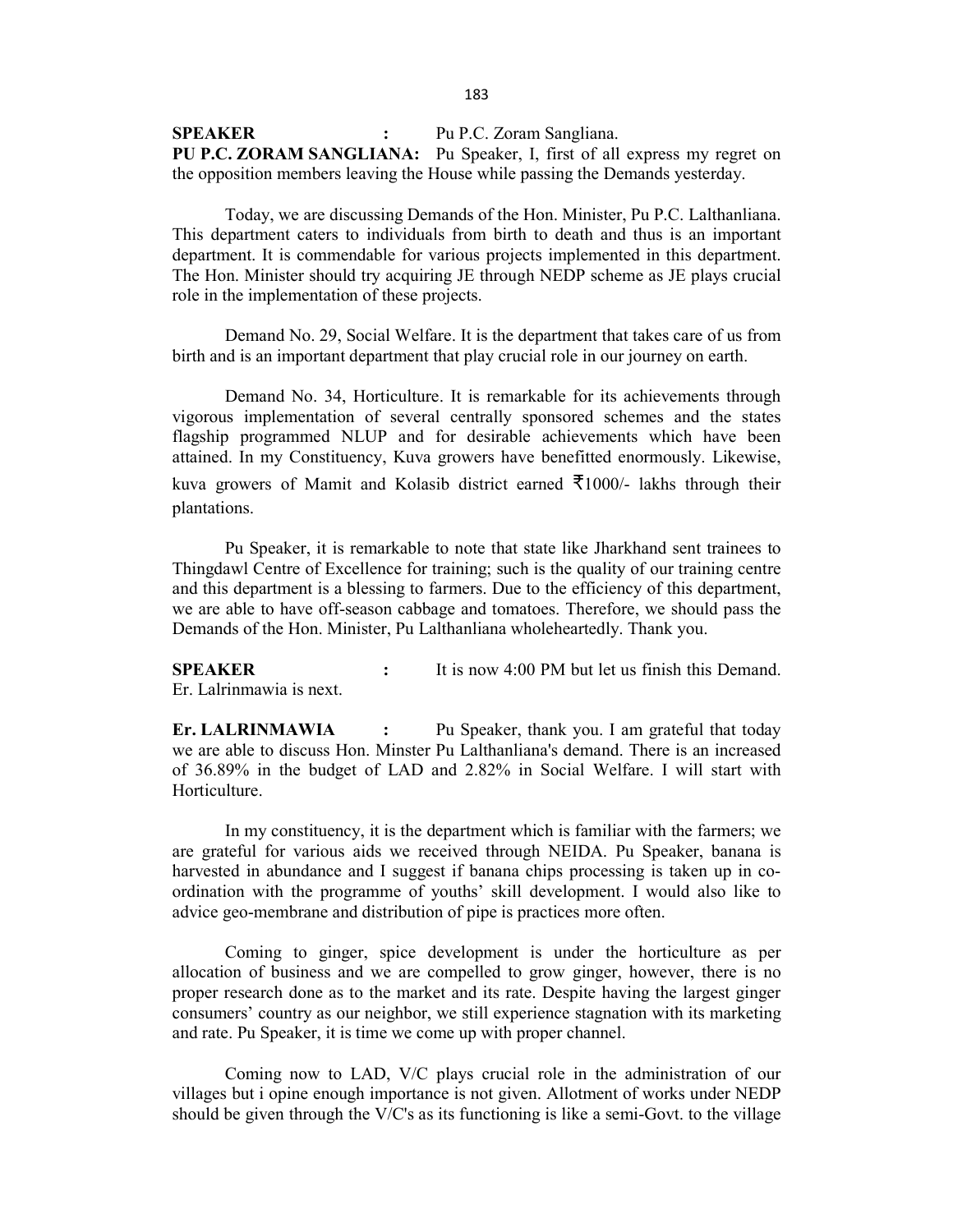concern. I support the opinion that NEDP projects needs the supervision of JE as most of the works are of technical and I therefore request concerned authority to take note of this.

Social Welfare is an important department especially for rural areas as it plays crucial part in the functioning of rural livelihood. We are grateful for organizing disability camp in rural area yet, there are individuals who are unable to attend such camp but in need of disability certificate. I would request the department if it can come up with proposal for such individual who are unable to attend the camp.

In regard to deployment of person with disability under the Govt., there is a provision in the allocation of Business and my question is how far this will cover. It is suggestive if they can be provided a means to earn their livelihood.

In regard to National family pension benefit scheme committee, I request the Hon. Minister to please take note of this. Pu Speaker, thank you.

**SPEAKER :** Pu Ruatkima.

**PU LALRUATKIMA :** Pu Speaker, thank you. I am grateful that today we are able to discuss the Demands of the Hon. Minster, Pu P.C. Lalthanliana.

On Demand No. 19, Local Administration is concerns for rural connectivity, sanitation, public utilities and V/C and thus is an important department. The study of village council empowerment for higher authority is taking quite long and should be attended. It is fortunate that village council received allocation of 51% under NEDP for it will enable to take up village infrastructure development. However, if proper guidance and monitoring is not taken up, development cannot be made.

Village council Gram Sabah plays important role and more sittings thus should be organized. Pu Speaker, we have more than 100 Villages in Mizoram which are constituted without permission. Thus, authorities should amalgamate such villages.

Demand No. 29, Social Welfare department. I was expecting that this department will also receive allocation from NEDP as it covers us all from birth to old aged. Thus, it is suggestive that fund allocation is made on time.

It is remarkable that there is a proposal of setting up a separate department for Women & Child which. However, there is vast room for development in "Women & Child Department and Child Welfare Development". I would like to thank for Observation Home in various districts. Pu Speaker, I also suggest that child adoption system should be carefully taken up to avoid adoption from outside our state. Pu Speaker, I would also like to point out that no vehicle is provided to Protective Home and more attentions should be given to the protective home at Sethawn. At the same time, it is time we develop our Rehabilitation Center. I also request the Hon. Minster to expedite the project of Eklavaya School.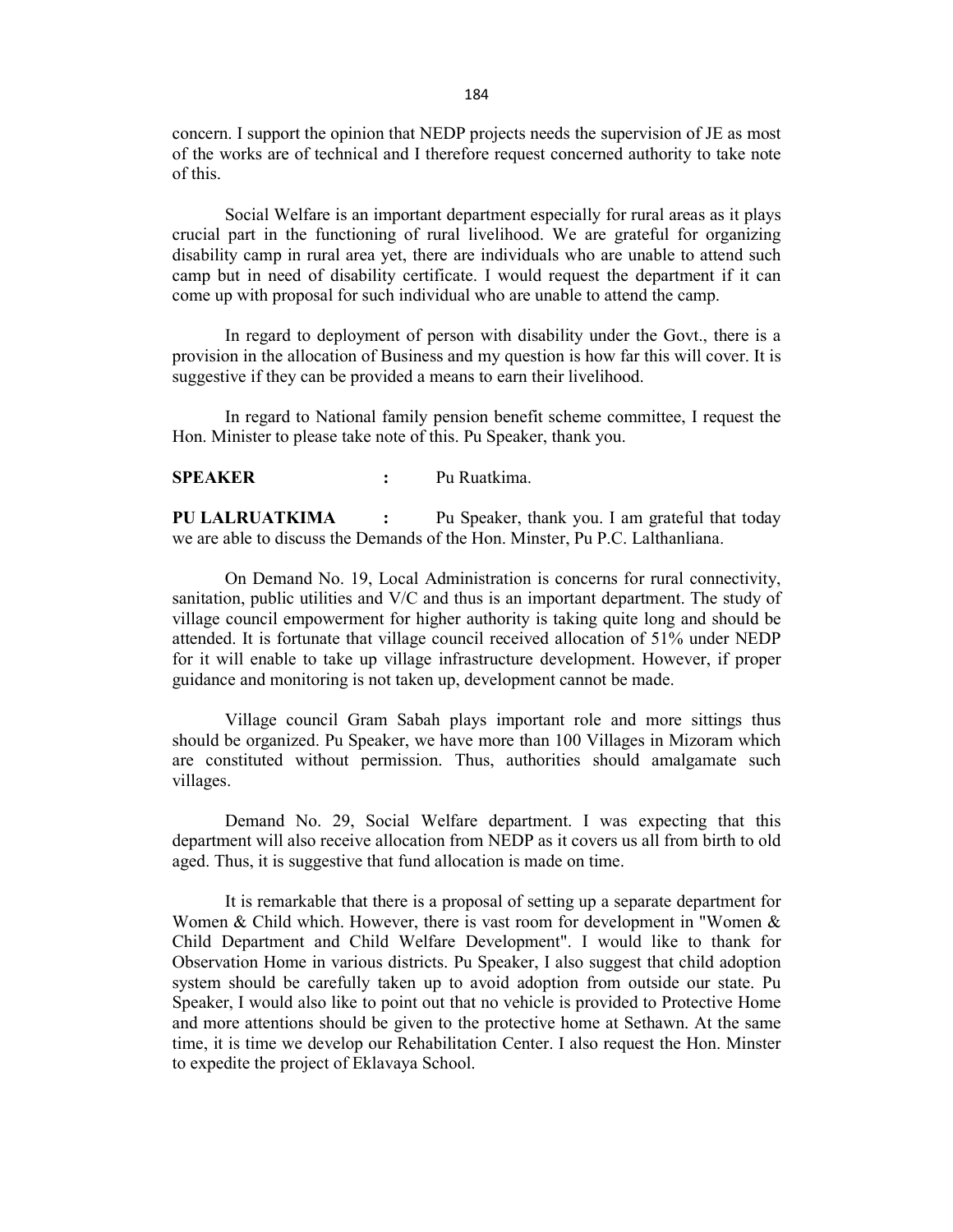Demand No. 32, Horticulture Department. The department received  $\bar{\bar{\mathcal{F}}}$ 300 lakh under NEDP and I am grateful for various achievements made in the department.

Pu Speaker, it is regretted that Hnahlan winery is neglected and the Govt. should enquired the problem and take measure to rescue it.

Hon. Member from Kolasib constituency has mentioned about the success of Kuhva plantation in Kolasib district under NLUP. Pu Speaker, NLUP was implemented since 2011 only and his statement thus is doubtful that it becomes successful barely in 7 years. I wonder if it is due to NLUP. Is not it too early to proclaim NLUP as successful?

I appreciate Israel-Indo-China project but we should realize if it is adaptable to our soil and monsoon climate. Consumption of fruits is good for our health and we need to realize that. So, I am thankful to the Hon. Minster for giving us fruits; and, thank you, Pu Speaker.

## **SPEAKER :** Anyone else to speak?

**PU VANLALZAWMA :** Thank you, Pu Speaker. To start with Social Welfare Department, will it be possible to raise the amount of old age pension? It seems we are relying on the funds received from central government. I think it is possible to raise the amount if we add the fund from the state sources. There are many people who are in need of old age pension but could not be given. Considering the amount of increase in CSS and sources of fund, I hope this could be possible.

It is unfortunate that provision of wheel chairs and hearing aid through Social Welfare Department is stopped. I hope this could somehow be continued for there are only a few people who are in need of such aids. Regarding maintenance of Rehabilitation and Rescue Centres for drug users, it is necessary to pay more attentions and also to provide more funds. As we have heard, these centres are congested but unlimited admission. It is quite desirable that more financial assistance may be provided to those centres run by non-profit organizations.

Regarding Horticulture Department, I support the points raised by my fellow members and I appreciate the performance of the department. In this connection, I would like to add that cultivation of aloe vera should also be encouraged among our farmers in Mizoram. I have once met the owner of aloe vera processing company in New Delhi and came to learn from him that it only take easy system for processing and cultivation. While this is the case, it is learned that grape growers have been facing an intensive problem with marketing of their productions. I request the Hon. Minister to look into the matter.

Regarding LAD Department, I would like to suggest a new system of women reservation in VC and Local Council elections. It may be a little difficult at the moment but it may be considered for the future. At present, the reserved seats for women are also elected seats which create some problems as already stated. In this regard, I suggest the reserved seats should be nominated seats. For example, in a village council having 5 members, 2 nominated seats for women and another 5 seats for elected members. Besides, it seems the term of 5 years for Village Council is too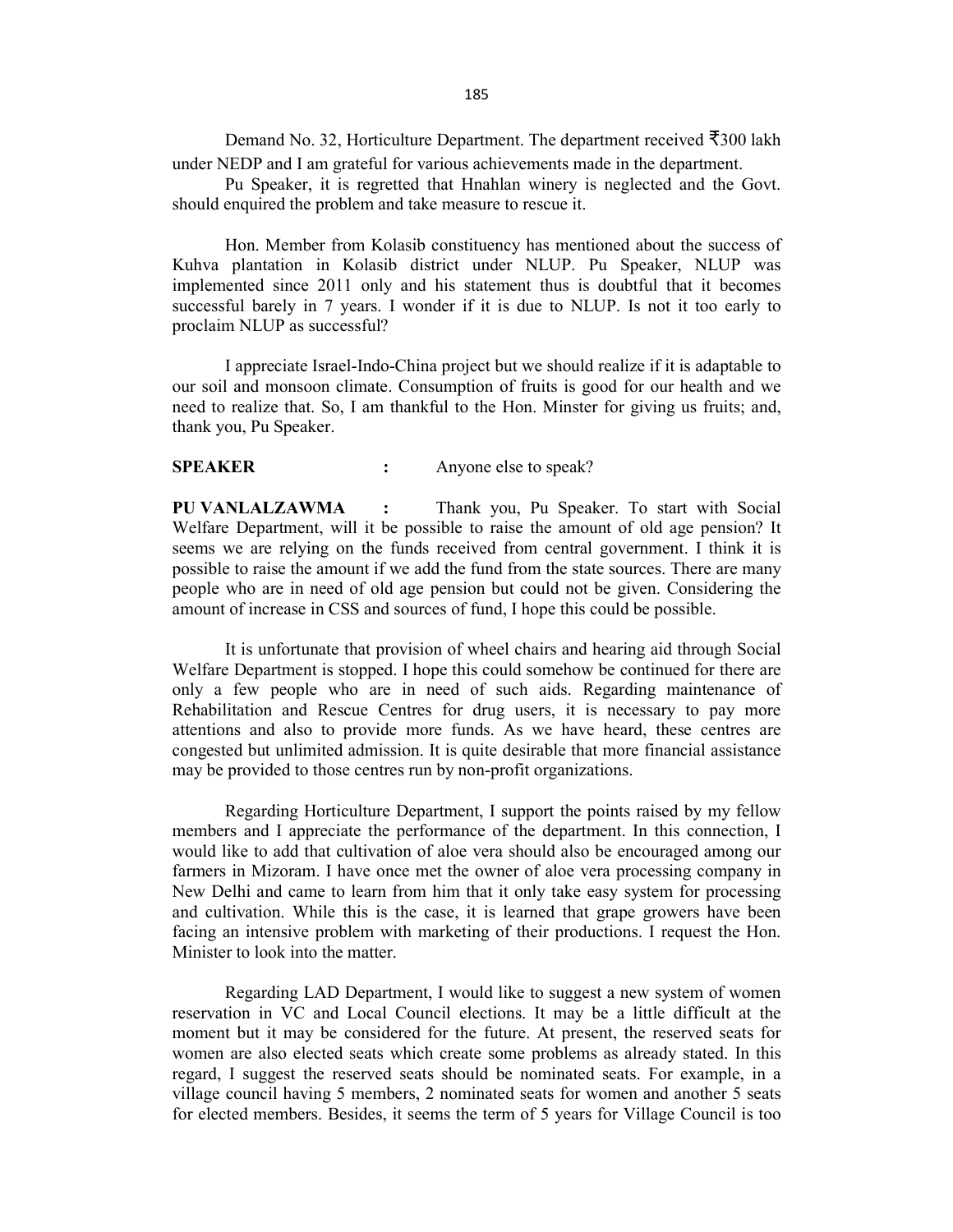long and may be better to amend it back to 3 years term. I would also like to suggest that anti-defection law should be used in VC as well as Local Council Elections as it is not fair that the elected members change their party against the will of the voters. Thank you, Pu Speaker.

**SPEAKER :** We shall now end our discussion. Let us call upon The Hon. Minister to wind up the discussion and to beg the House to pass his Demands.

**PU P.C. LALTHANLIANA, MINISTER:** Thank you, Pu Speaker. I would like to thank the members for sincerely considering the Demands of my concerned departments. I also appreciate the suggestions they have made.

Starting from LAD Department, 13 members have spoken about this department. Pu Speaker, we have tried our level best to bring about development in villages but our main problem is shortage of JE within the department. We have 1 JE for each district and any work within such district is monitored by such a single staff which is a mammoth task for them. This may leads to poor quality of works in some places as monitoring work cannot be done efficiently since the workload is intensive for a single JE.

There is a huge difference between Village Council and Panchayati Raj Institution system and careful consideration as well as consultation thus is necessary as to which is best suited for our state. Regarding Guest House for Village Council members as mentioned by Pu T.T. Zothansanga, it is completed for Lunglei and is under construction for Champhai District.

We used to avail funds provision from the  $3<sup>rd</sup>$  Finance Commission in the past but it has now been stopped as we do not introduce PRI system. In this regard, it is recommended that additional funds may be asked from Finance Commission.

Regarding unauthorized settlements mentioned by Pu Lalruatkima, all possible efforts have been made to stop this kind of settlement. However, some claims it is legally under the authority of their parent Village Council.

Pu Speaker, several public parks are being set up during previous ministry and renovation of Lalsavung Park at Hlimen is now in progress. It may be noted that this park is named after the first Chief of Aizawl.

Moving to Horticulture Department, there are questions about supply of seedlings. Steps have been taken to provide better quality of seedlings to the farmers and the department is with the opinion to provide seeds only of hybrid varieties. It is is done with a view to make improve the status of our farmers to self-sufficiency in local varieties.

Regarding passion fruit plantation mentioned by Dr. Ngurdingliana, we are aware of the problem yet, the problem is that the plantation is a kind of captive plantation introduced under NLUP Scheme. So, my department has no deeper knowledge of it.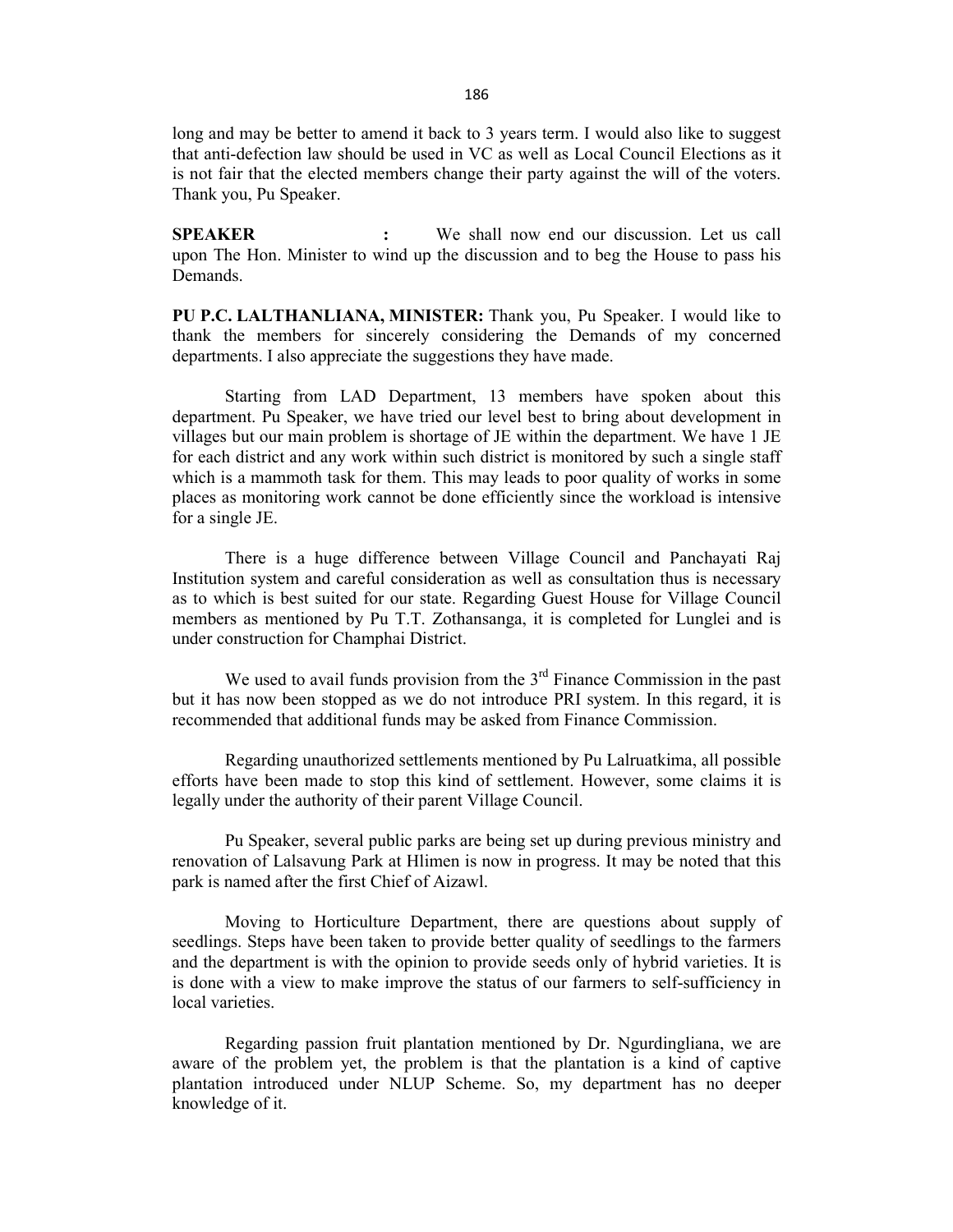Within Horticulture department, increase in production of cabbage is noteworthy. Apart from this, the central government recommended plantation of dragon fruit which has now been started. I believe we have a chance to exceed other states in this particular field. A large scale plantation of spices has also been started at Reiek and step has been taken so that the organic certification is obtained by the village itself. Likewise, other necessary equipments for post harvest procurements have also been set for purchase.

Moving to Social Welfare Department, I appreciate the performance of the officials of the department. Equipments which were provided to disabled in the past have now been resumed thanks to handing over the charge to SCERT. It is now continued with any funds available as the need compels us.

We are aware of the poor condition of road connecting Old Age Home. Half of the road had been repaired but the remaining half could not be completed due to shortage of fund. I would also like to state that disability certification has to be renewed online and is now under process. Regarding giving loan to disabled in the past, it could not be continued as of now since the rate of recovery is quite low.

Regarding the amount of old age pension, it has now been increased to some extents but as of regularity of disbursement of such fund, it is very difficult to maintain regularly as the funding is coming from the central government and is beyond our control. As of construction of Bal Bhavan within the constituency of Col. Z.S. Zuala, it is expected to be completed during this year.

Regarding EMRS mentioned by Pu Rinthanga, it is under construction for Chawngte, Tuipang, Lawngtlai and Ngopa where as approval is being awaited for district like Mamit, Kolasib and Aizawl. Commission for protection of Child Rights has also been established thanks to the effort of concerned officials. The number of seats reserved for disabled increased to 4% under which many were recruited. Numbers of office buildings are rearranged so that it is easily accessible to physically handicapped under Accessible India Campaign.

Another important works under this department is setting up of One Stop Centre for women needing help. It is started at Durtlang and proposal is going on for the same at Lunglei in collaboration with Christian Hospital, Serkawn. Universal Women's Helpline is now functioning and many women receive assistance as necessary through this helpline. This is a 24x7 helpline.

A new scheme called Pradhan Mantri Matruvandana Yajona is set to be implemented. It is a scheme to provide financial assistance to pregnant women after registering themselves to Health Workers. Another new scheme is also recently launched by Hon. Prime Minister which is called National Nutrition Mission. It is a scheme to provide sufficient nutrition to children in the selected districts.

With these words, Pu Speaker, I beg this august House to pass the following Demands under my concerned departments such as: -